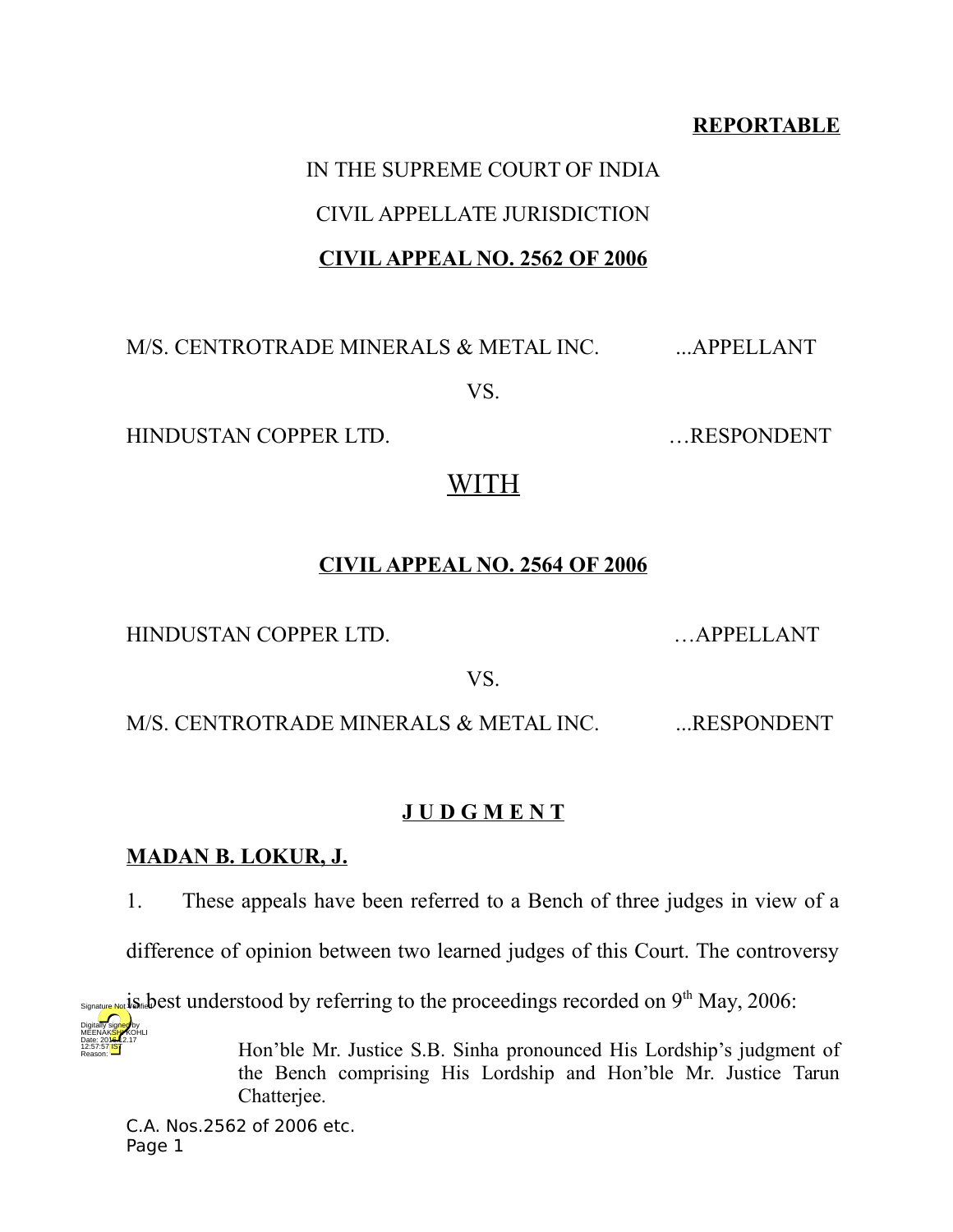Leave granted.

For the reasons mentioned in the signed judgment, Civil Appeal arising out of SLP (C) No.18611/2004 filed by M/s Centrotrade Minerals and Metal Inc., is dismissed and Civil Appeal arising out of SLP (C) No.21340 of 2005 (actually 2004) preferred by Hindustan Copper Ltd. is allowed. In the peculiar facts and circumstances of the case, the parties shall pay and bear their own costs.

Hon'ble Mr. Justice Tarun Chatterjee pronounced His Lordship's judgment disposing of the appeals in terms of the signed judgment.

In view of difference of opinion, the matter is referred to a larger Bench for consideration. The Registry of this Court shall place the matter before the Hon'ble the Chief Justice for constitution of a larger Bench.

The decisions rendered by Justice Sinha and Justice Chatterjee are reported as

## *Centrotrade Minerals & Metals Inc. v. Hindustan Copper Ltd.<sup>1</sup>*

2. Since the facts of the case have been detailed by both the learned judges in their separate judgments, it is not necessary for us to detail them for the third time. What is necessary to state, however, is that the parties had entered into a contract and some disputes and differences arose between them. The contract contained an arbitration clause and Centrotrade invoked it. Pursuant thereto the Indian Council of Arbitration appointed an arbitrator. The arbitrator gave a NIL award and then Centrotrade invoked the second part of the arbitration clause and the arbitrator in London gave an award on  $29<sup>th</sup>$  September, 2001 in accordance with the Rules of Conciliation and Arbitration of the International Chamber of Commerce. The award rendered by the arbitrator in London was sought to be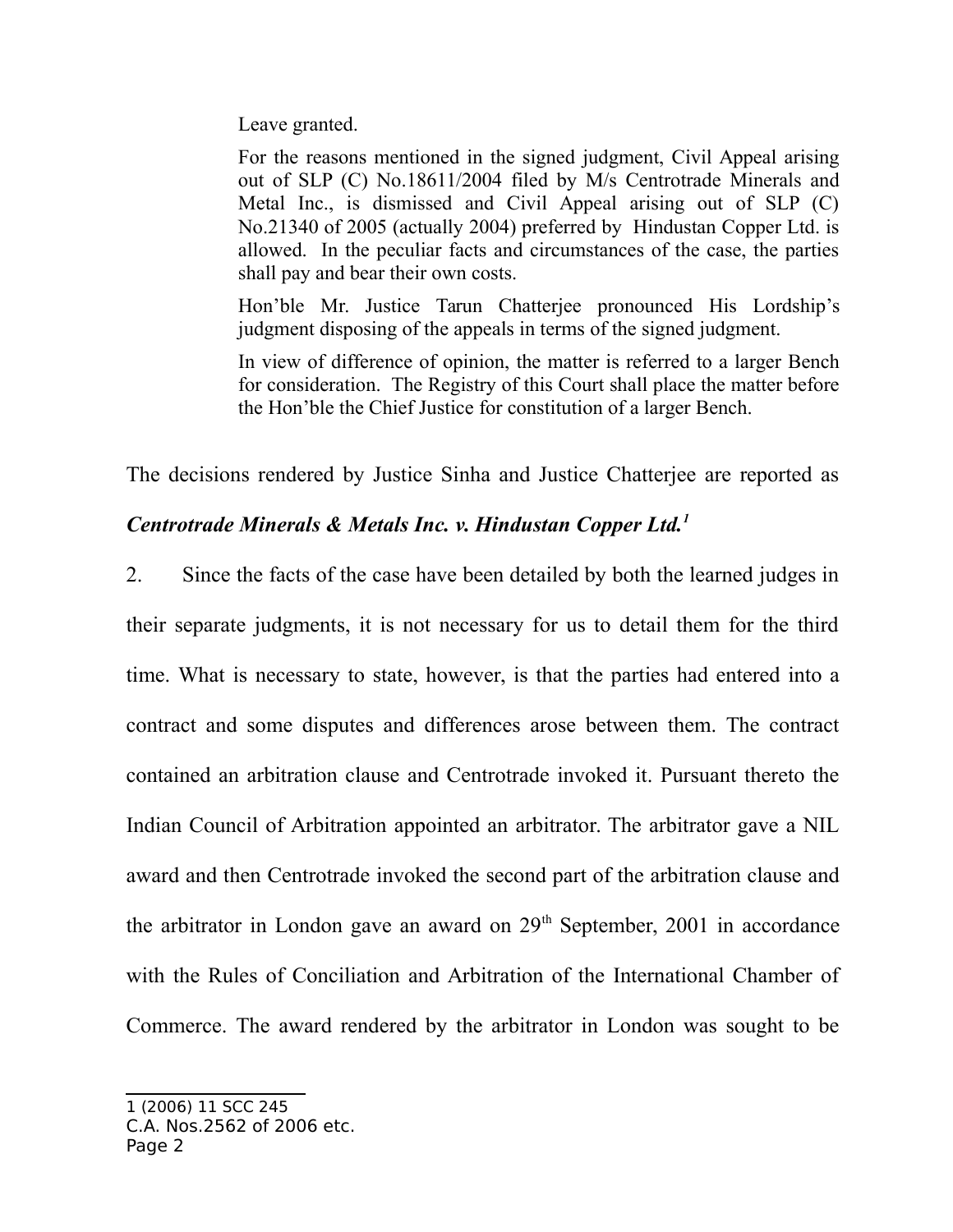enforced by Centrotrade by moving an application under section 48 of the

Arbitration and Conciliation Act, 1996.

3. The arbitration clause in the contract between the parties is Clause 14 and this reads as follows:

> "14. **Arbitration** - All disputes or differences whatsoever arising between the parties out of, or relating to, the construction, meaning and operation or effect of the contract or the breach thereof shall be settled by arbitration in India through the arbitration panel of the Indian Council of Arbitration in accordance with the Rules of Arbitration of the Indian Council of Arbitration.

> If either party is in disagreement with the arbitration result in India, either party will have the right to appeal to a second arbitration in London, UK in accordance with the Rules of Conciliation and Arbitration of the International Chamber of Commerce in effect on the date hereof and the result of this second arbitration will be binding on both the parties. Judgment upon the award may be entered in any court in jurisdiction."

4. Clause 16 of the contract is also important and this reads as follows:

"16. **Construction** - The contract is to be constructed and to take effect as a contract made in accordance with the laws of India."

5. The issues that have arisen for our consideration, as a result of the

difference of opinion between the learned judges, are as under:

- (1) Whether a settlement of disputes or differences through a two-tier arbitration procedure as provided for in Clause 14 of the contract between the parties is permissible under the laws of India?
- (2) Assuming a two-tier arbitration procedure is permissible under the laws of India, whether the award rendered in the appellate arbitration being a 'foreign award' is liable to be enforced under the provisions of Section 48 of the Arbitration and Conciliation Act, 1996 at the instance of Centrotrade? If so, what is the relief that Centrotrade is entitled to?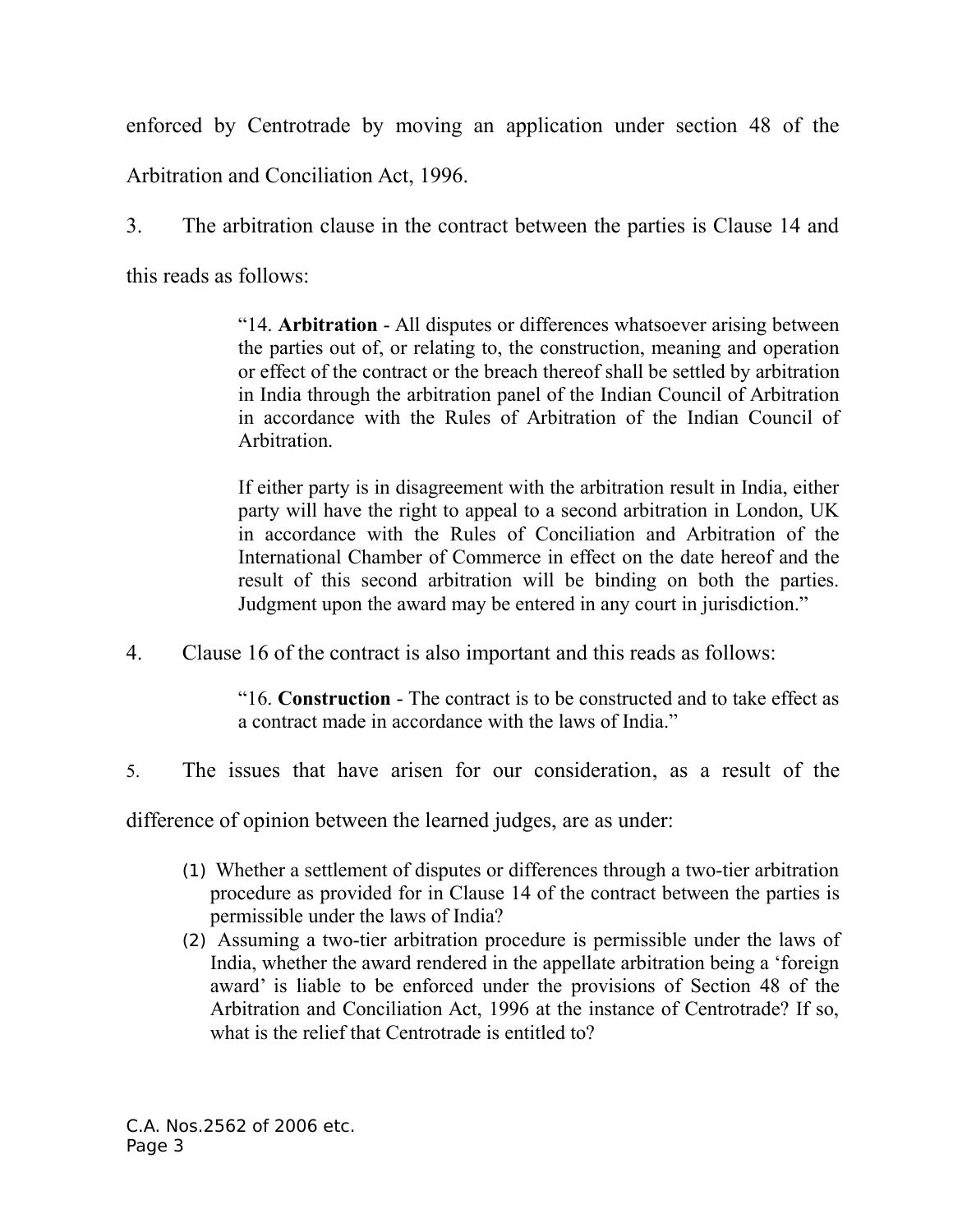For the present, we propose to address only the first question and depending upon the answer, the appeals would be set down for hearing on the remaining issue. We have adopted this somewhat unusual course since the roster of business allowed us to hear the appeals only sporadically and therefore the proceedings before us dragged on for about three months.

#### **Appreciating Clause 14 of the contract**

6. At the outset, it is necessary to appreciate the parties' intention when they agreed upon the arbitration clause in the contract. A plain reading of the arbitration clause suggests that the contracting parties intended: (a) Firstly, a settlement of their disputes or differences by arbitration in India through an arbitration panel of the Indian Council of Arbitration and in accordance with the Rules of Arbitration of the Indian Council of Arbitration, and (b) Secondly, if either of the contracting parties was in disagreement with the 'arbitration result' in India, then the aggrieved party would have a right to appeal to a second arbitration in London in accordance with the Rules of Conciliation and Arbitration of the International Chamber of Commerce. The result of the appellate arbitration would be binding on both the parties, subject to a legal challenge in accordance with law. The text of the arbitration clause is quite clear and explicit and does not admit of any doubt on its interpretation. The contracting parties intended Clause 14 of the contract to provide for two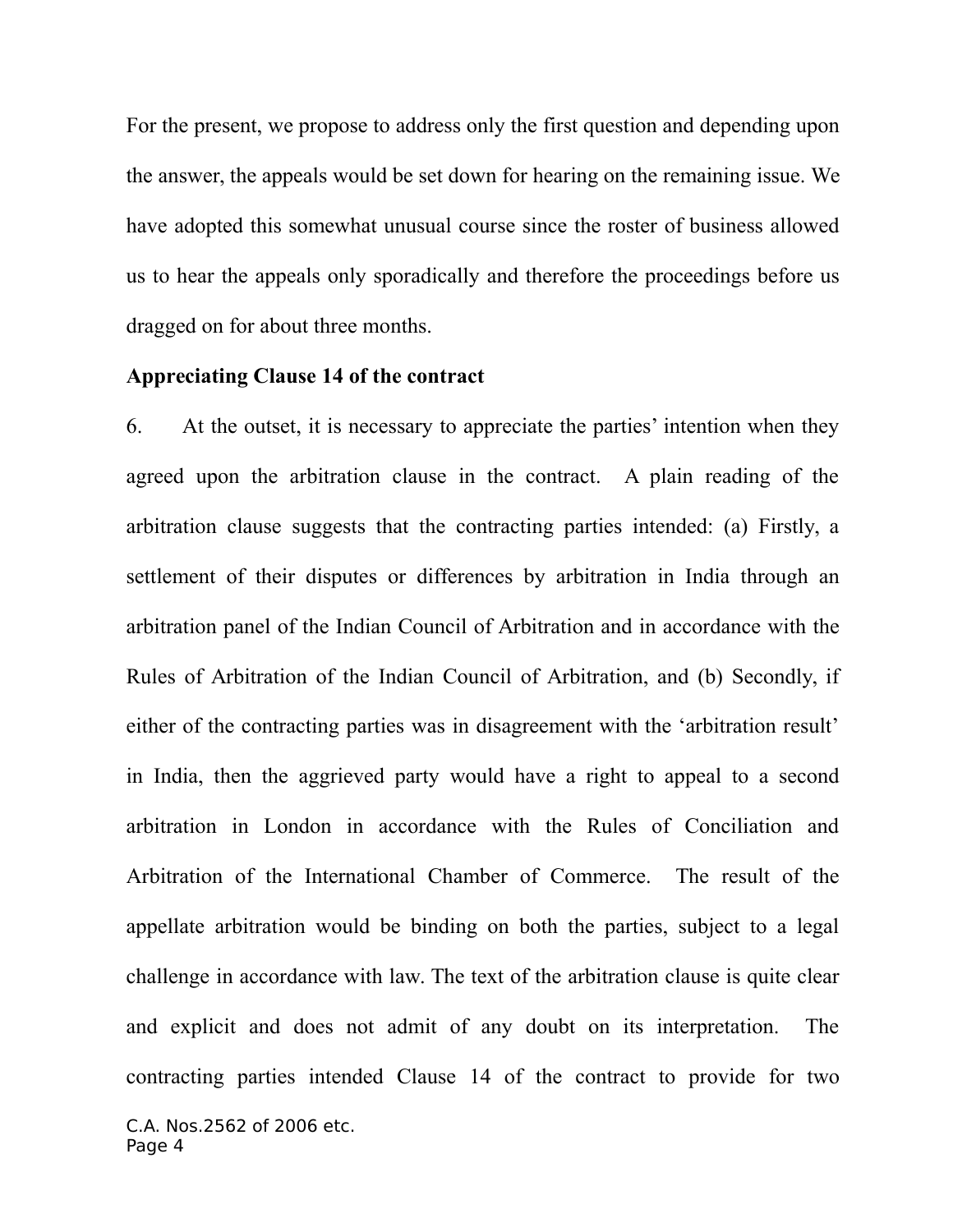opportunities at resolving their disputes or differences. The first occasion would be a settlement by arbitration in India (the 'arbitration result') and the second occasion would be by arbitration in London, with the second occasion being in the nature of an appeal against the 'arbitration result' in India.

7. It was the contention of learned counsel for Centrotrade that the 'arbitration result' in India was not an award as conventionally understood with reference to arbitration, but merely a 'result' of arbitration given by an arbitration panel of the Indian Council of Arbitration and nothing more. We are not at all inclined to accept this interpretation. While Clause 14 of the contract may have used the expression 'arbitration result' and not the expression 'arbitration award' clearly the parties' intention was that the 'arbitration result' would be an award or at least in the nature of an award rendered by the arbitration panel of the Indian Council of Arbitration. The proceedings before the arbitration panel were intended to be structured and held in accordance with the Rules of Arbitration of the Indian Council of Arbitration. The result of such proceedings would inevitably be an arbitration award, regardless of the nomenclature used by the parties. It is difficult to interpret the words 'arbitration result' other than meaning an arbitration award.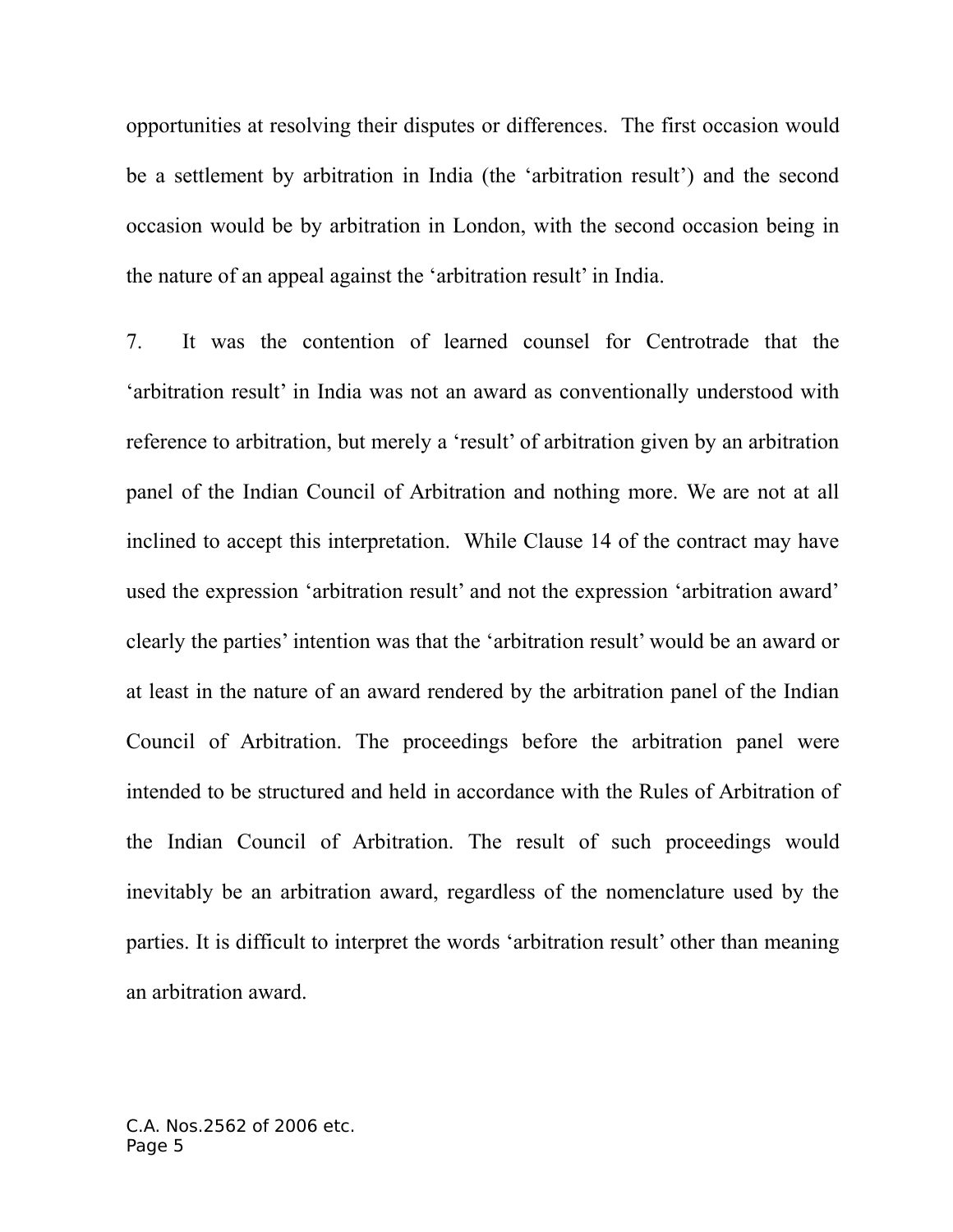8. We say this also because if the submission of learned counsel for Centrotrade were to be accepted, it would mean that if both the contracting parties were satisfied with the 'arbitration result' (or negatively put, if neither party was dissatisfied with the 'arbitration result') there would be no method of enforcing that 'arbitration result' should such enforcement become necessary. This would create a vacuum post the 'arbitration result'. It is to avoid such a vacuum that 'arbitration result' must be understood to mean an award of the arbitration panel of the Indian Council of Arbitration and an award that could be enforced in accordance with the laws of India, that is, the Arbitration and Conciliation Act, 1996 (for short 'the A&C Act').

9. The general principle that we have accepted is supported by two passages in *Comparative International Commercial Arbitration*. 2 In paragraph 24-3 thereof reference is made to Article 31(1) of the United Nations Commission on International Trade Law (or UNCITRAL) Rules to suggest that while all awards are decisions of the arbitral tribunal, all decisions of the arbitral tribunal are not awards. Similarly, while a decision is generic, an award is a more specific decision that affects the rights of the parties, has important consequences and can be enforced. The distinction between an award and a decision of an arbitral

<sup>2</sup> **Chapter 24 Arbitration Award** in Julian D. M. Lew, Loukas A. Mistelis, et al., Comparative International Commercial Arbitration, (© Kluwer Law International; Kluwer Law International 2003) pp. 627 - 662 C.A. Nos.2562 of 2006 etc.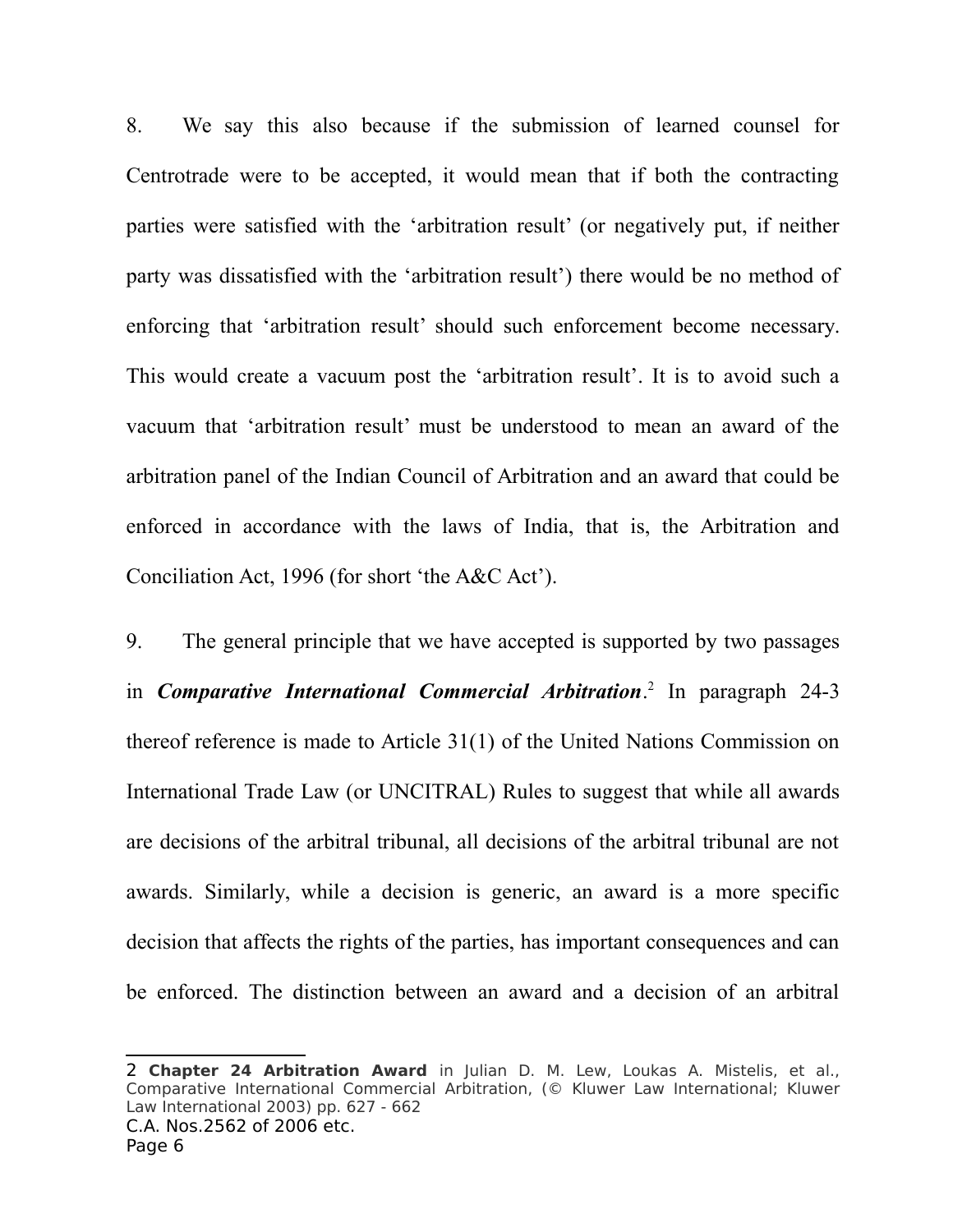tribunal is summarized in Paragraph 24-13. It is observed that an award:

- (i) concludes the dispute as to the specific issue determined in the award so that it has *res judicata* effect between the parties; if it is a final award, it terminates the tribunal's jurisdiction;
- (ii) disposes of parties' respective claims;
- (iii) may be confirmed by recognition and enforcement;
- (iv) may be challenged in the courts of the place of arbitration.

10. In *International Arbitration<sup>3</sup>* a similar distinction is drawn between an award and decisions such as procedural orders and directions. It is observed that an award has finality attached to a decision on a substantive issue. Paragraph 9.08 in this context reads as follows:

> "9.08 The term 'award' should generally be reserved for decisions that finally determine the substantive issues with which they deal. This involves distinguishing between awards, which are concerned with substantive issues, and procedural orders and directions, which are concerned with the conduct of the arbitration. Procedural orders and directions help to move the arbitration forward; they deal with such matters as the exchange of written evidence, the production of documents, and the arrangements for the conduct of the hearing. They do not have the status of awards and they may perhaps be called into question after the final award has been made (for example as evidence of 'bias', or 'lack of due process')."

11. In *International Commercial Arbitration<sup>4</sup>* the general characteristics of an

award are stated. In Paragraph 1353 it is stated as follows:

"1353. – An arbitral award can be defined as a final decision by the arbitrators on all or part of the dispute submitted to them, whether it

<sup>3</sup> **Chapter 9. Award** in Nigel Blackaby, Constantine Partasides, et al., Redfern and Hunter on International Arbitration (Sixth Edition), 6th edition (© Kluwer Law International; Oxford University Press 2015) pp. 501 - 568

<sup>4</sup> **Part 4 : Chapter IV – The Arbitral Award** in Emmanuel Gaillard and John Savage (eds), Fouchard Gaillard Goldman on International Commercial Arbitration, (© Kluwer Law International; Kluwer Law International 1999) pp. 735 - 780 C.A. Nos.2562 of 2006 etc.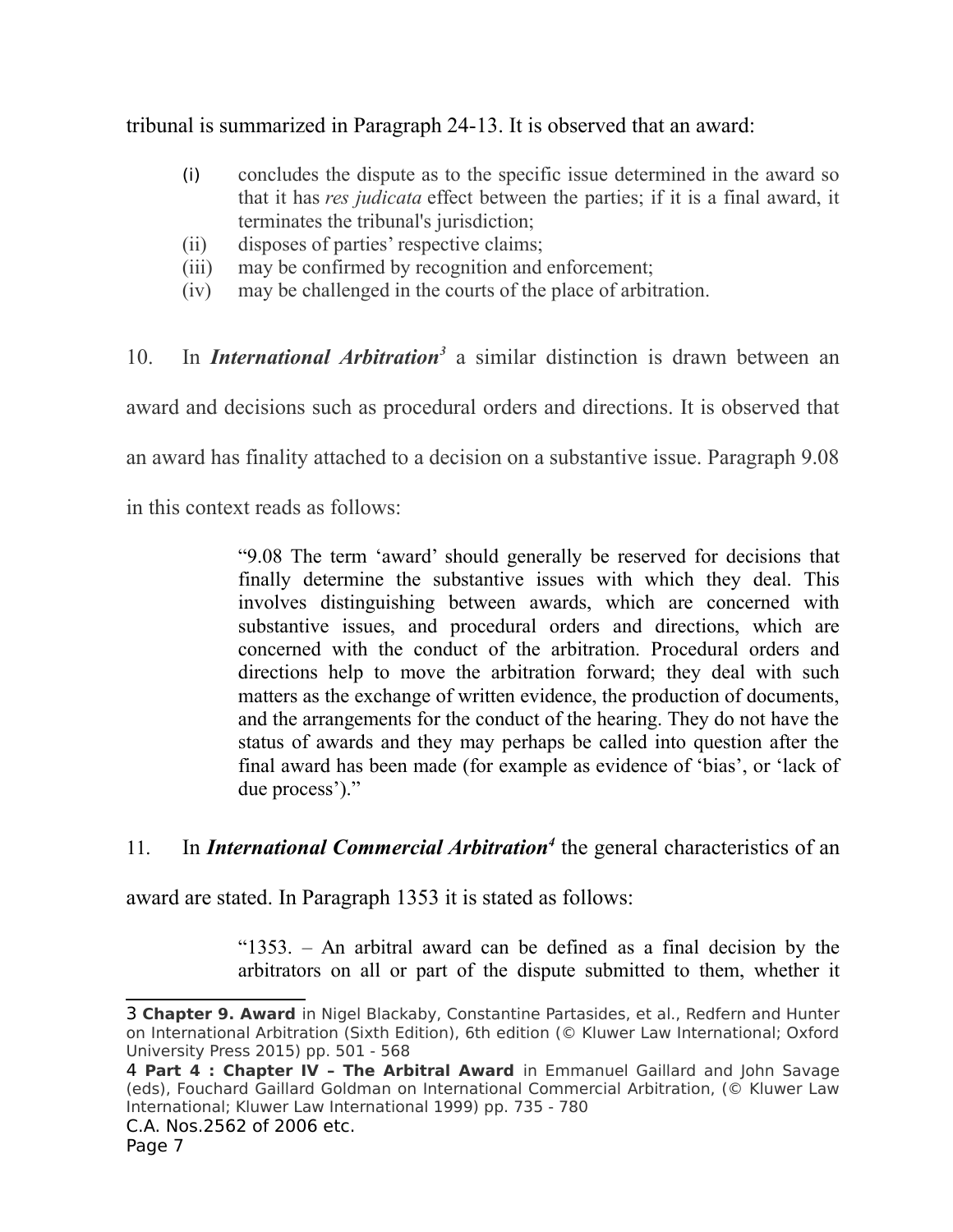concerns the merits of the dispute, jurisdiction, or a procedural issue leading them to end the proceedings." This is subsequently elucidated through four aspects of an award, namely: (i) An award is made by the arbitrators; (ii) An award resolves a dispute; (iii) An award is a binding decision; and (iv) An award may be partial.

12. The arbitration result in the present case has all the elements and ingredients of an arbitration award. Taking also into consideration the view expressed by the above authors, we have no hesitation in concluding that the 'arbitration result' in the first part of Clause 14 of the contract must mean an arbitration award given by the arbitral panel of the Indian Council of Arbitration. To this extent we disagree with learned counsel for Centrotrade but agree with learned counsel for Hindustan Copper Limited (hereafter referred to as 'HCL').

13. The alternative submission of learned counsel for Centrotrade is that in any event on being dissatisfied with the arbitration result, the second part of Clause 14 of the agreement entitles the aggrieved party to appeal to a second arbitration in London in accordance with the Rules of Conciliation and Arbitration of the International Chamber of Commerce. However, according to learned counsel for HCL the second part of Clause 14 of the contract is contrary to the laws of India.

14. In our opinion the plain language of Clause 14 specifically provides for a second arbitration, in the form of an 'appeal' against the award of the arbitration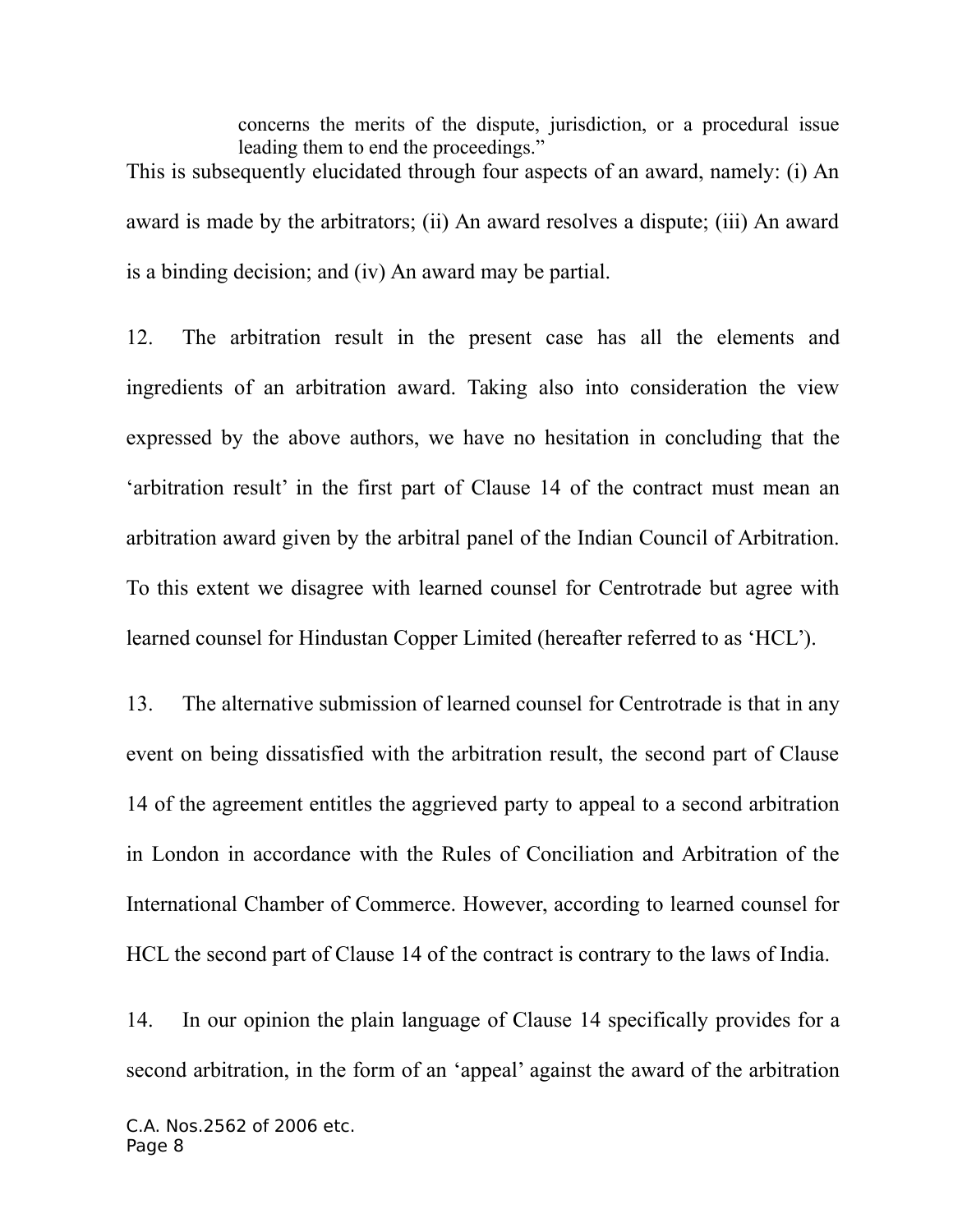panel of the Indian Council of Arbitration. We do not think it necessary to labour on this issue, given the express words used in Clause 14. For the record, we may note that learned counsel for HCL spent considerable time on explaining that the right to file an appeal can only be created by a statute and not by an agreement between the parties. This may be so in respect of litigation initiated in courts under a statute or for the enforcement of common law rights, but that does not prevent parties from entering into an agreement providing for non-statutory appeals so that their disputes and differences could preferably be settled without resort to court processes.

15. However, what does require serious consideration is the submission of learned counsel for HCL that the provision for an appellate arbitration in Clause 14 is prohibited by the laws of India on three counts: the provisions of the A&C Act do not sanction an appellate arbitration; there is an implied prohibition to an appellate arbitration in the A&C Act; and an appellate arbitration is even otherwise contrary to public policy.

#### **Appellate arbitration and the A&C Act**

16. Before actually discussing the validity of an appellate arbitration in the context of the A&C Act, it might be mentioned that it is doubtful if HCL can even contend that an appellate arbitration is contrary to the laws of India. If this contention is accepted, then it could be argued that HCL entered into a contract C.A. Nos.2562 of 2006 etc. Page 9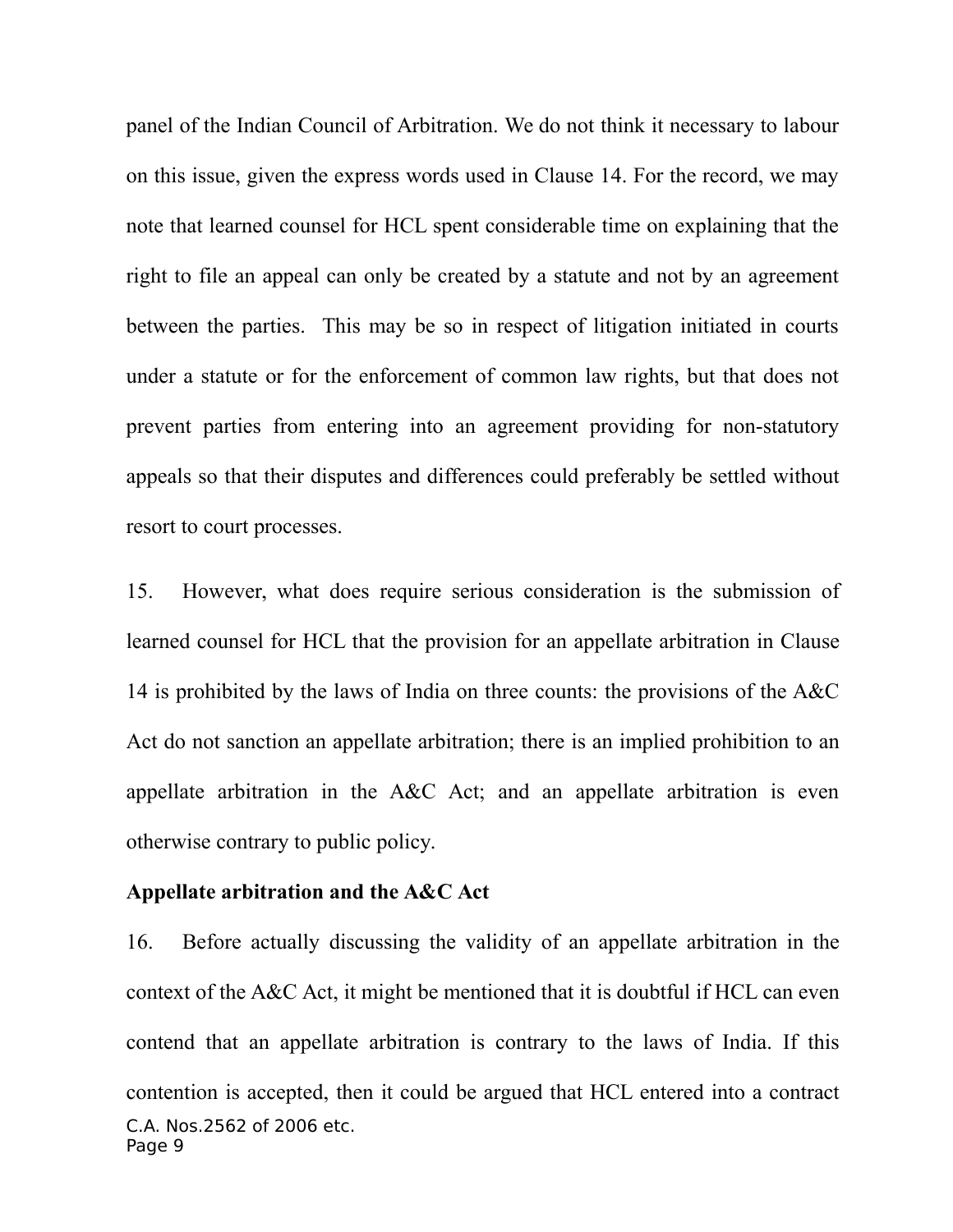with Centrotrade fully conscious and aware that one of the provisions of the contract was contrary to the laws of India. This could amount to HCL playing a fraud on Centrotrade and could have serious long-term implications and ramifications for international commercial contracts with an Indian party.

17. But be that as it may, it might be fruitful as a starting point to consider the view expressed in the **Report of the Working Group on International Contract Practices on the Work of its Third Session**. 5 Incidentally, India was one of the State members of that UNCITRAL Working Group. With reference to an appeal [before another arbitral tribunal (of second instance)] against an arbitral award, Question 6-1 was posed and answered as follows:

> "Question 6-1: Should the model law recognize any agreement by the parties that the arbitration award may be appealed before another arbitral tribunal (of second instance)?

> 106. **There was wide support for the view that parties were free to agree that the award may be appealed before another arbitral tribunal (of second instance), and that the model law should not exclude such practice although it was not used in all countries.** However, the Working Group was agreed that there was no need to include in the model law a provision recognizing such practice. It was noted, however, that this conclusion might have to be reconsidered in the light of the ultimate contents of the model law, and in particular its chapter on means of recourse against an award." [Emphasis supplied by us].

This view also throws open the issue of party autonomy, which we will advert to

a little later. But for the present, we may also refer to the *Handbook of*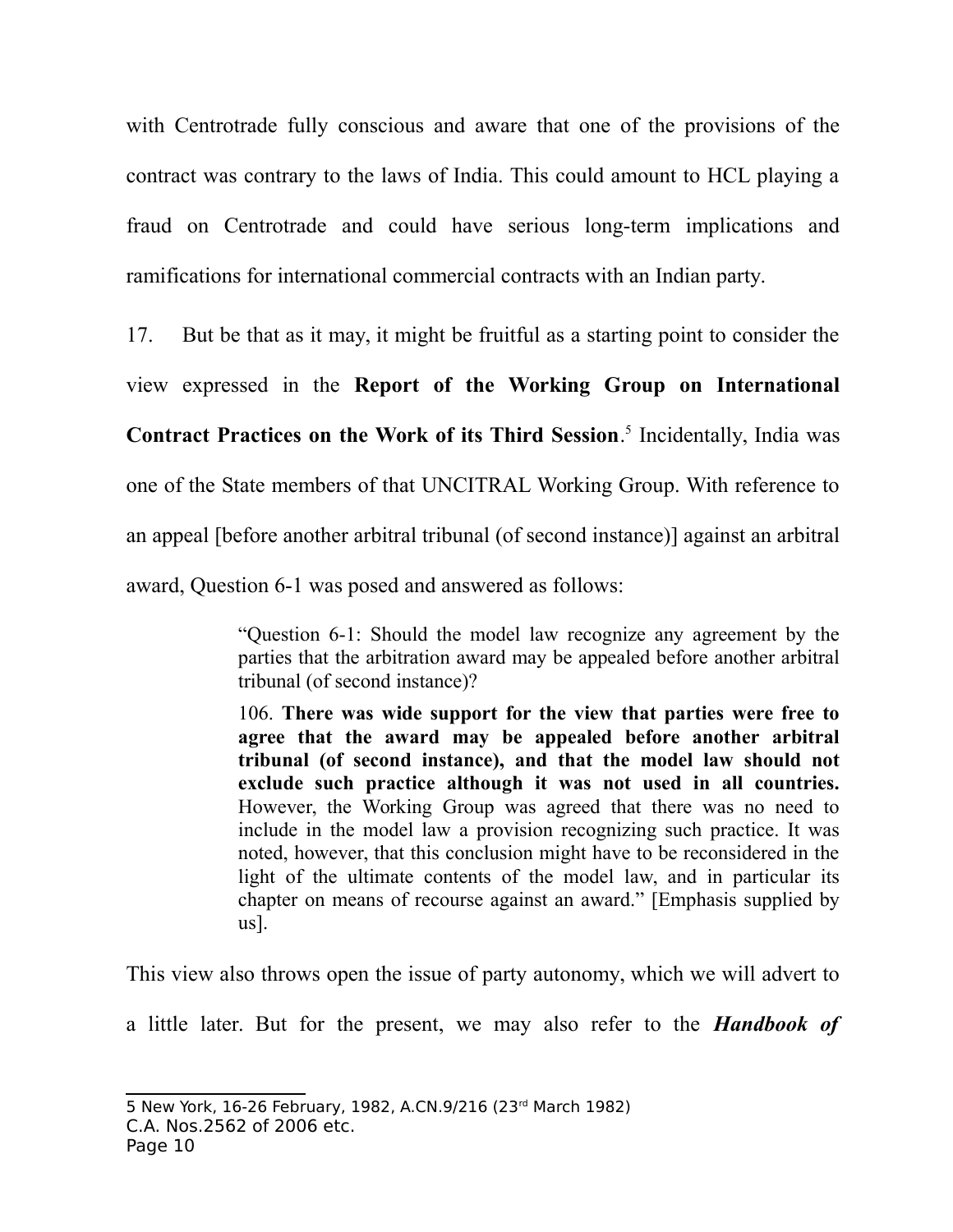*Arbitration Practice<sup>6</sup>* in which a reference is made to a two-tier system of arbitration particularly in commodity trade in the following words:

> "…..Fundamental and ancient feature of commodity trade arbitration is the two tier system whereby the first arbitration is held speedily and relatively informally and results in the issuance of an award, which, subject to time limits, can be appealed by a dissatisfied party to a board of appeal of the relevant association. This gives a party two bites at the cherry and the arbitral process is not deemed to be concluded until the board of appeal has issued its final award…….In two tier systems, the awards of the tribunal, sole arbitrator or umpire are usually called awards of arbitration, to distinguish them from appeal awards issued by boards of appeal."

18. Our attention has also been drawn to several jurisdictions in which the statutory acceptance of a two-tier system of arbitration is prevalent, but it is not necessary to discuss this since the contention of learned counsel for HCL is that the law in India through the A&C Act is quite different.

19. Learned counsel for the parties agree that historically in India prior to the enactment of the A&C Act, two-tier arbitration was permissible. Justice Sinha adverted to the existence of a two-tier arbitration system in India prior to the A&C Act and referred to several decisions in this regard but did not pronounce on its validity or otherwise.<sup>7</sup> However, Justice Chatterjee was of the opinion that prior to the A&C Act a two-tier arbitration system was valid and permissible in India.<sup>8</sup>

7 Paragraphs 27, 65 and 119 of the Report

8 Paragraph 136 of the Report

C.A. Nos.2562 of 2006 etc.

<sup>6</sup> Published by Sweet and Maxwell in conjunction with The Chartered Institute of Arbitrators, (para 3-35) at p.276 and para 3-106 at p.290.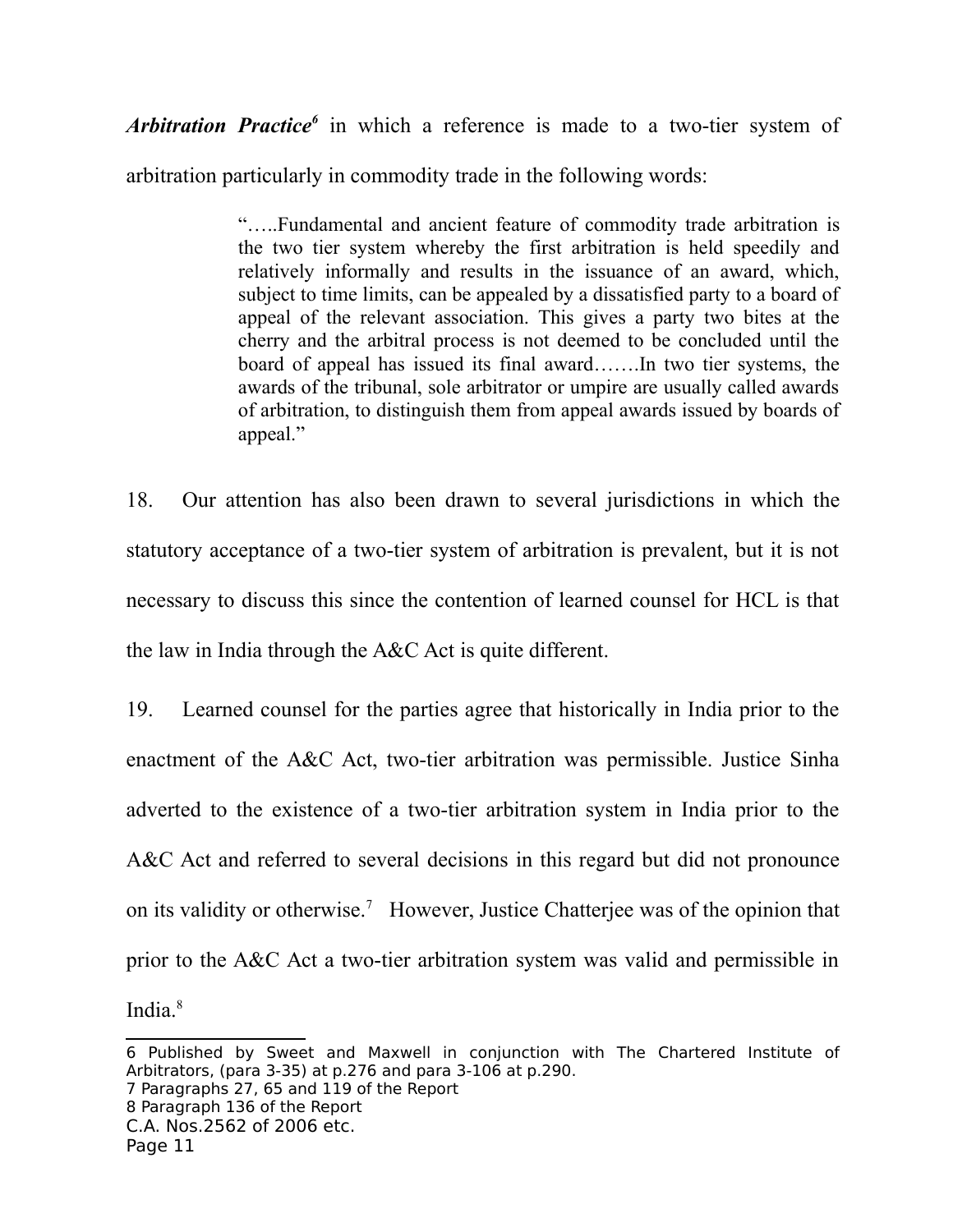20. The significance of this is that Parliament must be assumed to have known the view of the UNCITRAL Working Group (of which India was a State member) and must be assumed to have known the decisions of various domestic courts and yet chose not to specifically prohibit the two-tier arbitration system. If that be so, we are entitled to proceed on the basis that even after the passage of the A&C Act, there can perhaps be no objection to the existence of a two-tier arbitration system. But we do not propose to base our decision on this assumption. We may, however, note that it has been brought to our notice that there are several decisions rendered by the Bombay High Court<sup>9</sup> that have accepted the two-tier arbitration system. There are several decisions of the Delhi High Court that have taken the view that since the A&C Act does not proscribe a two-tier arbitration procedure, such a system is acceptable.<sup>10</sup>

21. Learned counsel for HCL relied upon the following passage from *Fuerst Day Lawson Limited v. Jindal Exports Ltd.<sup>11</sup>* to contend that since the A&C Act did not permit two-tier arbitrations such an arbitration system was not permissible:

10 Steel Authority of India Ltd. v. Engineers Project Ltd., 2014 SCC Online Del 2314, U.P. Rajya Vidyut Utpadan Nigam Ltd. v. Union of India, MANU/DE/3452/2015 and Rakesh Kumar Garg v. DSE Financial Service Ltd., MANU/DE/3339/2015 11 (2011) 8 SCC 333 C.A. Nos.2562 of 2006 etc.

<sup>9</sup> Dedhia Investments Pvt. Ltd. v. JRD Securities Pvt. Ltd., [2002] 104 (4) Bom L.R. 932, Amin Merchant v. Bipin M. Gandhi, 2005 (Suppl.) Arb. LR 337, Dhansukh K. Sethia v. Rajendra Capital Services Ltd., 2008 (1) Arb. LR 368 (Bombay), Dowell Leasing & Finance Ltd. v. Radheshyam B. Khandelwal, 2008 (1) Bom C.R. 768, ANS Pvt. Ltd. v. Jayesh R. Ajmera, 2014 SCC Online Bom 1825 and Ankit Bimal Deorah v. Microsec Capital Ltd., 2015 SCC Online Bom 4538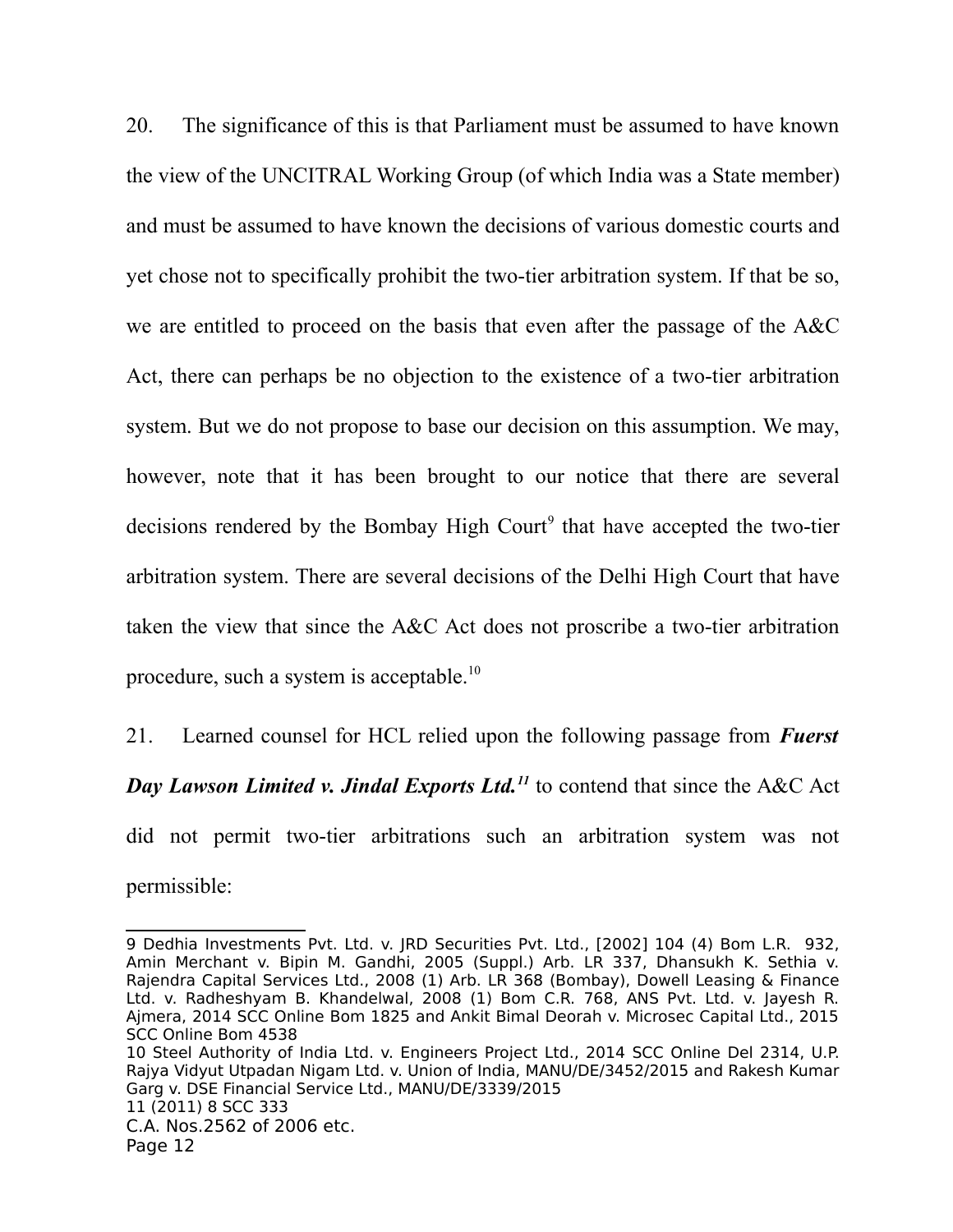"89. It is, thus, to be seen that Arbitration Act, 1940, from its inception and right through to 2004 (in *P.S. Sathappan<sup>12</sup>*) was held to be a self-contained code. Now, if the Arbitration Act, 1940 was held to be a self-contained code, on matters pertaining to arbitration, the Arbitration and Conciliation Act, 1996, which consolidates, amends and designs the law relating to arbitration to bring it, as much as possible, in harmony with the UNCITRAL Model must be held only to be more so. Once it is held that the Arbitration Act is a self-contained code and exhaustive, then it must also be held, using the lucid expression of Tulzapurkar, J., that it carries with it "a negative import that only such acts as are mentioned in the Act are permissible to be done and acts or things not mentioned therein are not permissible to be done". In other words, a letters patent appeal would be excluded by the application of one of the general principles that where the special Act sets out a self-contained code the applicability of the general law procedure would be impliedly excluded."

22. On the other hand, in *ITI Ltd. v. Siemens Public Communications Network Ltd.*<sup>13</sup> the question before this court was whether the provisions of the

Civil Procedure Code were applicable to the A&C Act or not. In response, this Court observed<sup>14</sup> that since there was no express provision excluding the provisions of the Code in the A&C Act, it cannot be held by inference that the provisions of the Code were inapplicable.

23. In any event, we are afraid the passage referred to by the learned counsel from *Fuerst Day Lawson* has been misunderstood and is even otherwise inapposite since we are not concerned with a statutory appeal but a non-statutory process agreed upon by parties that has nothing to do with court procedures. We are also unable to fully subscribe to the broad observation that acts mentioned in

<sup>12</sup> P.S. Sathappan v. Andhra Bank Ltd., (2004) 11 SCC 672

<sup>13 (2002) 5</sup> SCC 510

<sup>14</sup> Per Justice Santosh Hegde with Justice D.M. Dharmadhikari concurring C.A. Nos.2562 of 2006 etc.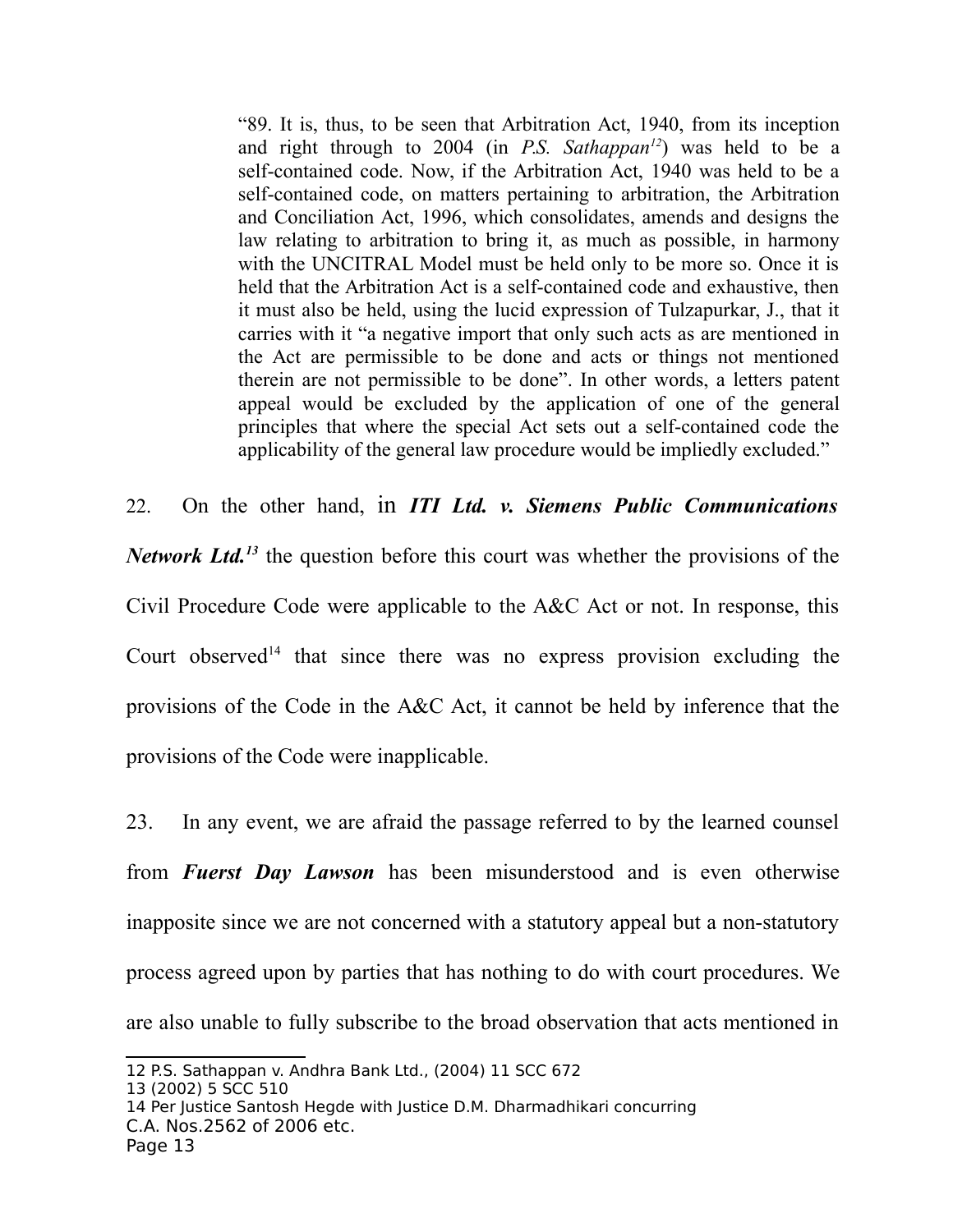a statute are permissible but acts not mentioned therein are impermissible. It could very well be the converse. In any event, the observations of this Court were in the context of a statutory appeal not provided (or provided). In that context, it was observed that if an appeal is not provided for by a statute, then the filing of an appeal is not permissible. This was made clear many years ago by the Constitution Bench in *Garikapati Veeraya v. N. Subbiah Choudhry<sup>15</sup>* when it

was concluded that:

"From the decisions cited above the following principles clearly emerge:

(i) That the legal pursuit of a remedy, suit, appeal and second appeal are really but steps in a series of proceedings all connected by an intrinsic unity and are to be regarded as one legal proceeding.

#### (ii) **The right of appeal is not a mere matter of procedure but is a substantive right.**

(iii) The institution of the suit carries with it the implication that all rights of appeal then in force are preserved to the parties thereto till the rest of the career of the suit.

(iv) The right of appeal is a vested right and such a right to enter the superior court accrues to the litigant and exists as on and from the date the *lis* commences and although it may be actually exercised when the adverse judgment is pronounced such right is to be governed by the law prevailing at the date of the institution of the suit or proceeding and not by the law that prevails at the date of its decision or at the date of the filing of the appeal.

(v) This vested right of appeal can be taken away only by a subsequent enactment, if it so provides expressly or by necessary intendment and not otherwise." [Emphasis supplied by us].

We are not concerned with an appeal not provided for by the A&C Act, but an

appeal procedure mutually agreed upon by the parties to the contract. This is an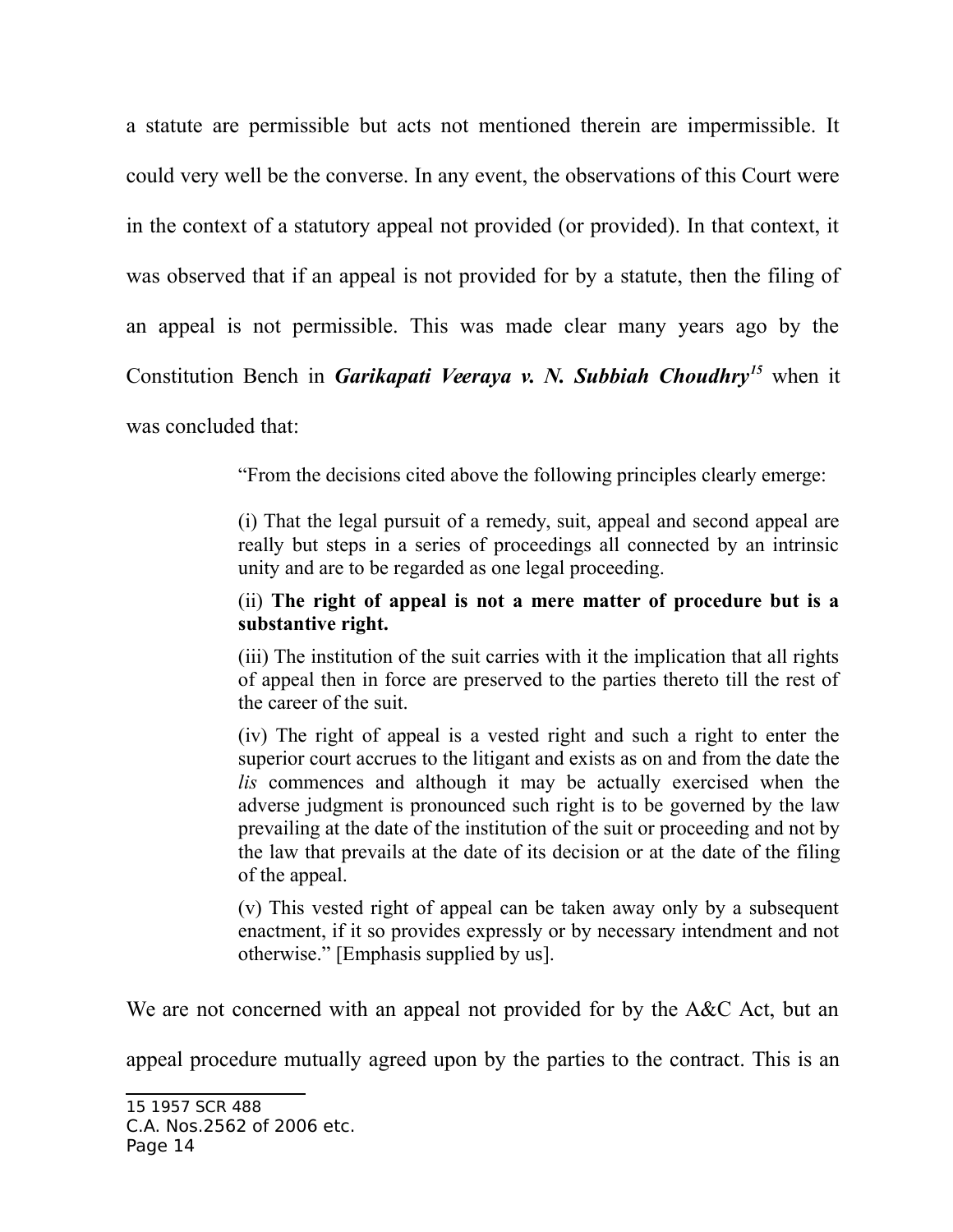area of party autonomy, which we will consider a little later, but for the present

the next issue is whether the A&C Act prohibits a two-tier arbitration system by

necessary implication.

24. Reference was first made by learned counsel for HCL to the provisions of

sub-section (1) of Section 34 and then to Sections 35 and 36 of the A&C Act.

These read as follows:

"**34. Application for setting aside arbitral award.—**(1) Recourse to a Court against an arbitral award may be made only by an application for setting aside such award in accordance with sub-section (2) and sub-section (3).

**35. Finality of arbitral awards.—**Subject to this Part an arbitral award shall be final and binding on the parties and persons claiming under them respectively.

**36. Enforcement**. (1) Where the time for making an application to set aside the arbitral award under Section 34 has expired, then, subject to the provisions of sub-section (2), such award shall be enforced in accordance with the provisions of the Code of Civil Procedure, 1908 (5 of 1908), in the same manner as if it were a decree of the court.

(2) Where an application to set aside the arbitral award has been filed in the Court under Section 34, the filing of such an application shall not by itself render that award unenforceable, unless the Court grants an order of stay of the operation of the said arbitral award in accordance with the provisions of sub-section (3), on a separate application made for that purpose.

(3) Upon filing of an application under sub-section (2) for stay of the operation of the arbitral award, the Court may, subject to such conditions as it may deem fit, grant stay of the operation of such award for reasons to be recorded in writing:

Provided that xxx xxx xxx"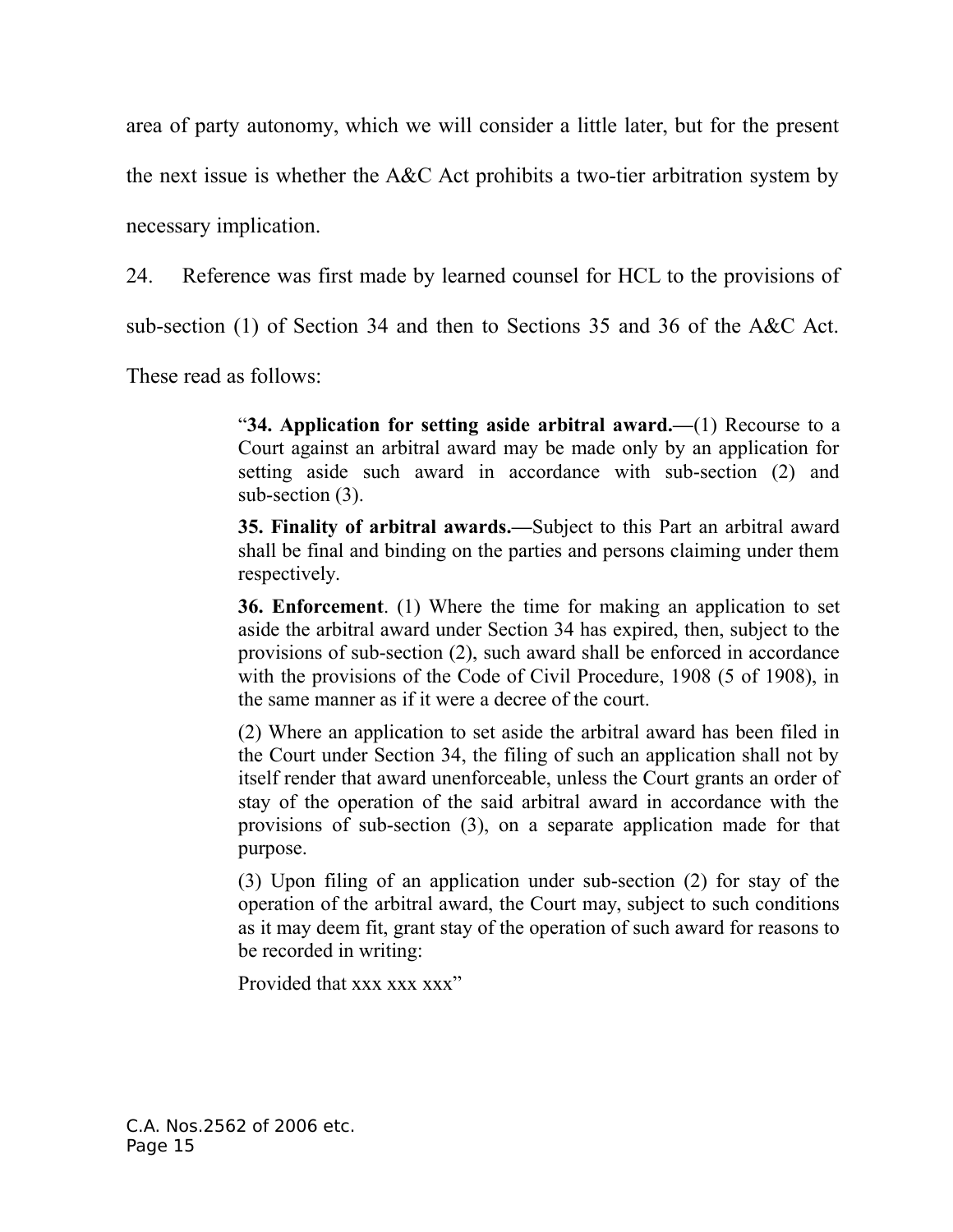25. We are unable to appreciate how these provisions come to the aid of learned counsel for HCL. Sub-section (1) of Section 34 of the A&C Act entitles a party to an arbitration to approach a court "only by an application" for setting aside an award. This is sought to be read by learned counsel in a different way to suggest that an award can be set aside only by a court, thereby excluding a two-tier arbitration procedure. If the contention of learned counsel were to be accepted, we would perforce have to read the sub-section quite differently by repositioning the word "only" and the sub-section to read: "Recourse only to a Court against an arbitral award may be made by an application for setting aside such award in accordance with sub-section (2) and sub-section (3)." Or "Recourse against an arbitral award may be made only to a Court by an application for setting aside such award in accordance with sub-section (2) and sub-section (3)." We are afraid we cannot read or redraft the statute in the manner suggested by learned counsel.

26. Learned counsel would like us to read sub-section (1) of Section 34 of the A&C Act in conjunction with Section 35 thereof and thereby conclude that an arbitral award would be final and binding unless it is challenged and set aside by a court and that the setting aside can be only by a court and none else. The acceptance of this submission would be possible only if we were to first accept the interpretation given by learned counsel to sub-section (1) of Section 34 of the C.A. Nos.2562 of 2006 etc. Page 16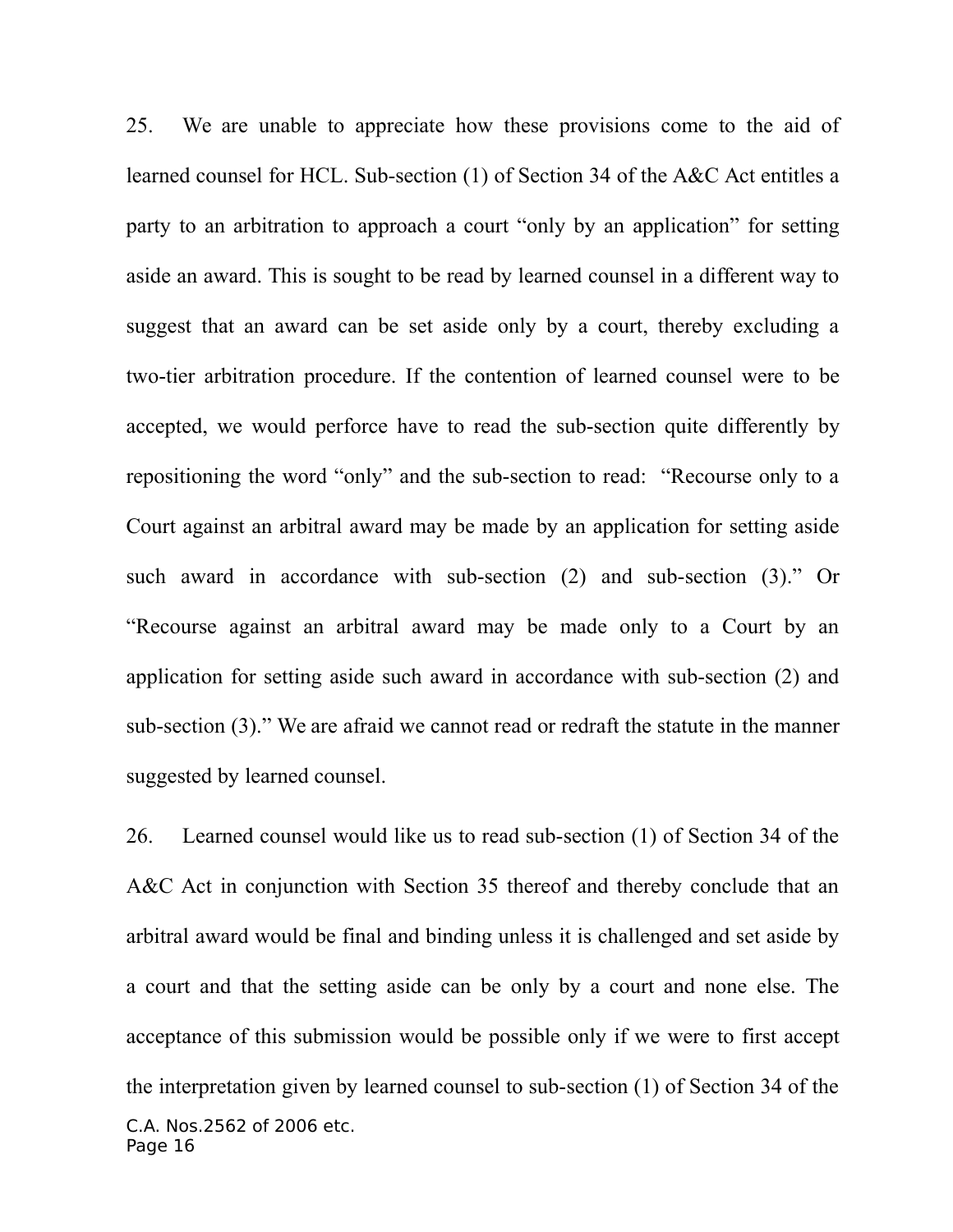A&C Act. However, since we do not agree with learned counsel on the interpretation of sub-section (1) of Section 34 of the A&C Act, acceptance of the contention of learned counsel does not arise.

27. In our opinion, on a combined reading of sub-section (1) of Section 34 of the A&C Act and Section 35 thereof, an arbitral award would be final and binding on the parties unless it is set aside by a competent court on an application made by a party to the arbitral award. This does not exclude the autonomy of the parties to an arbitral award to mutually agree to a procedure whereby the arbitral award might be reconsidered by another arbitrator or panel of arbitrators by way of an appeal and the result of that appeal is accepted by the parties to be final and binding subject to a challenge provided for by the A&C Act. This is precisely what the parties have in fact agreed upon and we see no difficulty in honouring their mutual decision and accepting the validity of their agreement.

28. The fact that recourse to a court is available to a party for challenging an award does not *ipso facto* prohibit the parties from mutually agreeing to a second look at an award with the intention of an early settlement of disputes and differences. The intention of Section 34 of the A&C Act and of the international arbitration community is to avoid subjecting a party to an arbitration agreement to challenges to an award in multiple forums, say by way of proceedings in a civil court as well under the arbitration statute. The intention is not to throttle the C.A. Nos.2562 of 2006 etc. Page 17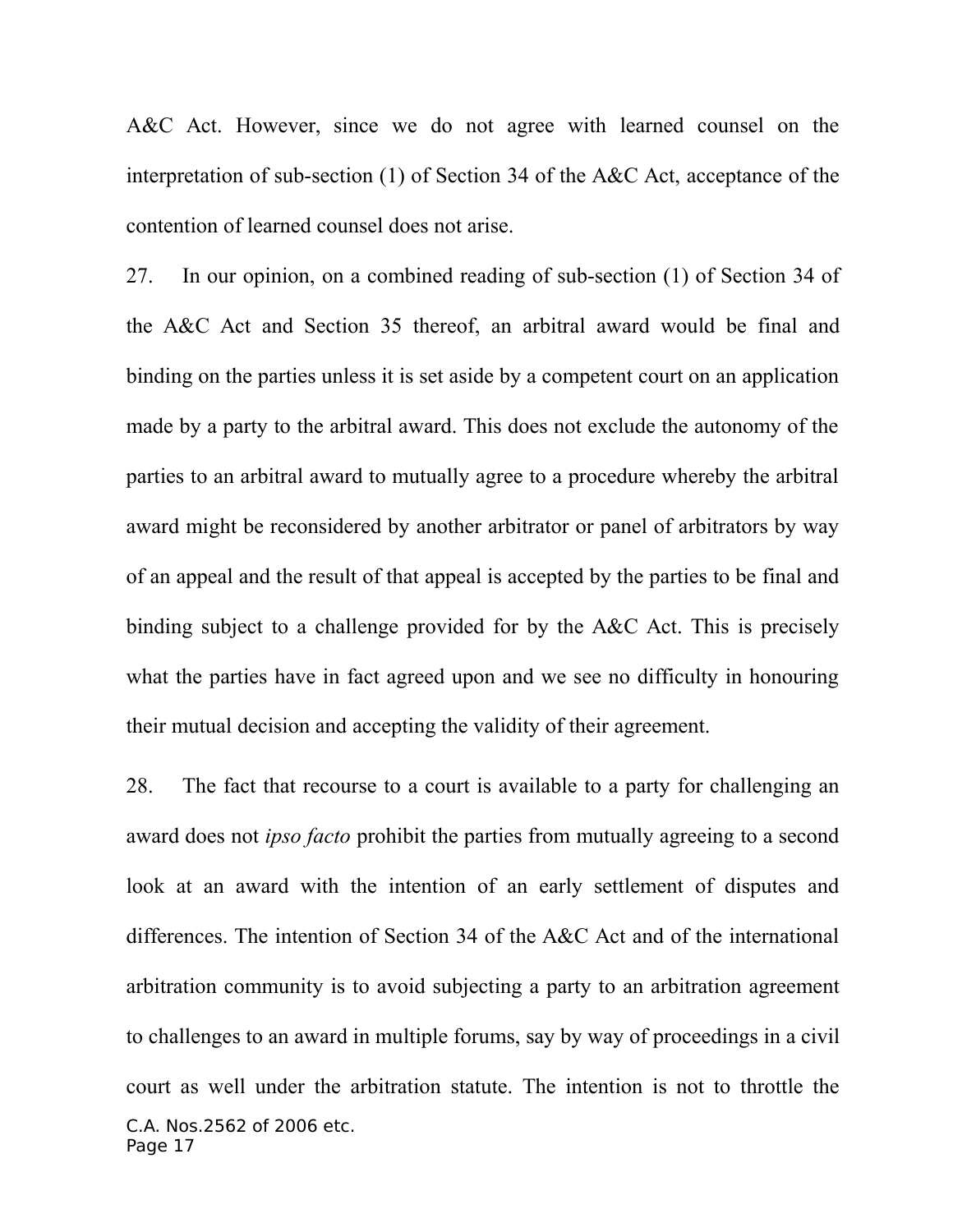autonomy of the parties or preclude them from adopting any other acceptable method of redressal such as an appellate arbitration. In this context, the view expressed in the **Analytical Commentary On Draft Text of A Model Law on**

# **International Commercial Arbitration - Report of the Secretary-General<sup>16</sup>** is

quite relevant. This commentary deals, *inter alia*, with Article 34(1) of the Model

Law on International Commercial Arbitration<sup>17</sup> and it is stated as follows:

"1. **Existing national laws provide a variety of actions or remedies available to a party for attacking the award.** Often equating arbitral awards with local court decisions, they set varied and sometimes extremely long periods of time and set forth varied and sometimes long lists of grounds on which the award may be attacked. Article 34 is designed to ameliorate this situation by providing only one means of recourse available during a fairly short period of time and for a rather limited number of reasons.

2. The application for setting aside constitutes the exclusive recourse to a court against the award in the sense that it is the only means for actively attacking the award, i.e. initiating proceedings for judicial review…….. Finally, **article 34(l) would not exclude recourse to a second arbitral tribunal, where such appeal within the arbitration system is envisaged (as, e.g., in certain commodity trades)**." <sup>18</sup> [Emphasis supplied by us].

## 29. Similarly, the **Explanatory Note by the UNCITRAL Secretariat on the**

## **1985 Model Law on International Commercial Arbitration as amended in**

<sup>16</sup> Eighteenth Session, Vienna, 3-21 June 1985, A/CN.9/264 (25<sup>th</sup> March 1985)

<sup>17</sup> Article 34. Application for setting aside as exclusive recourse against arbitral award (i) Recourse to a court against an arbitral award made [in the territory of this State]

<sup>[</sup>under this Law] may be made only by an application for setting aside in accordance with paragraphs (2) and (3) of this article.

<sup>18</sup> A/CN.91264, 25 March 1985

https://documents-dds-ny.un.org/doc/UNDOC/GEN/V85/267/01/PDF/V8526701.pdf? OpenElement C.A. Nos.2562 of 2006 etc.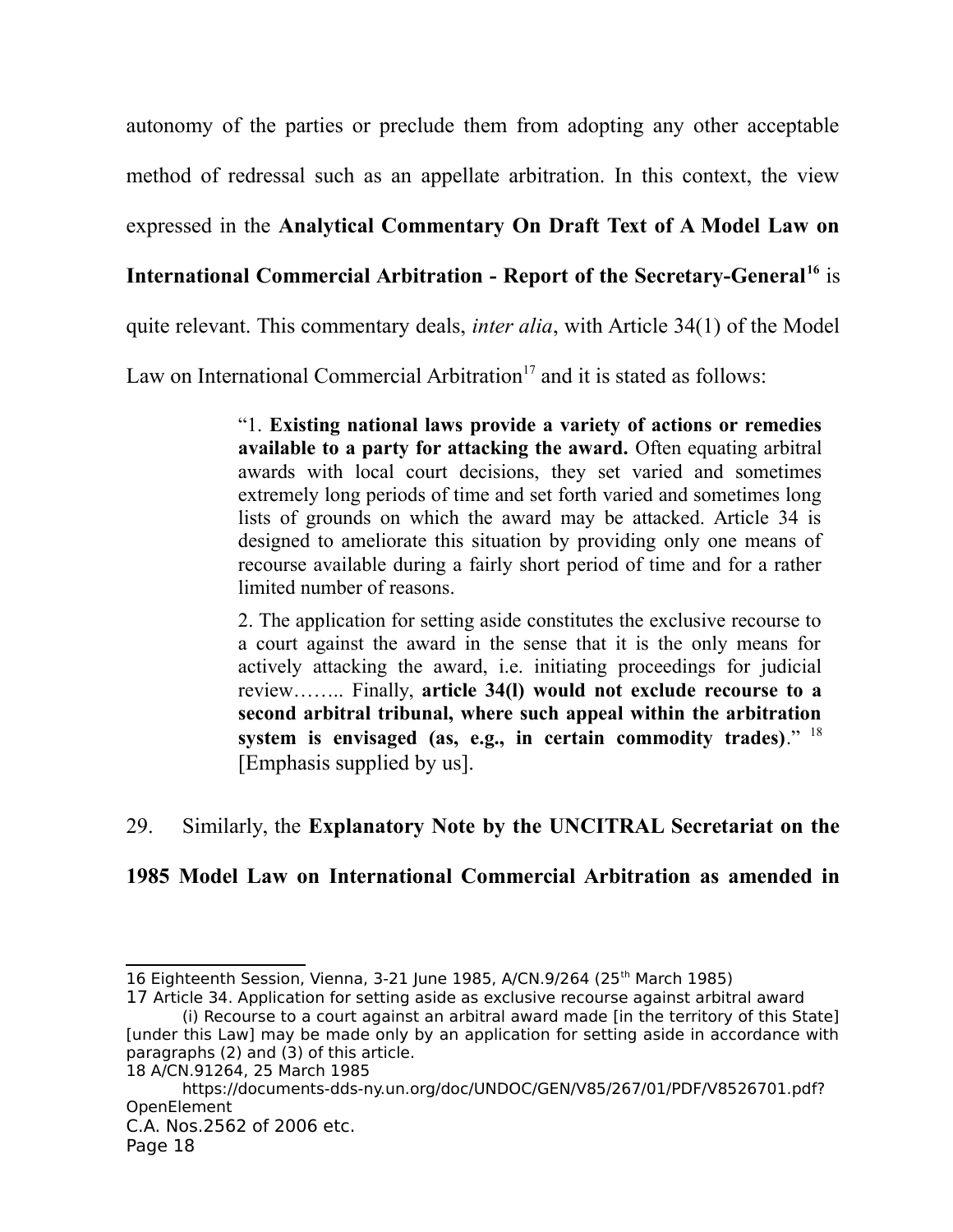**2006<sup>19</sup>** also affirms this position in the following words:

44. **The disparity found in national laws as regards the types of recourse against an arbitral award available to the parties presents a major difficulty in harmonising international arbitration legislation.** Some outdated laws on arbitration, by establishing parallel regimes for recourse against arbitral awards or against court decisions, provide various types of recourse, various (and often long) time-periods for exercising the recourse, and extensive lists of grounds on which recourse may be based. That situation (of considerable concern to those involved in international commercial arbitration) is greatly improved by the Model Law, which provides uniform grounds upon which (and clear time periods within which) recourse against an arbitral award may be made.

a. Application for setting aside as exclusive recourse

45. **The first measure of improvement is to allow only one type of recourse, to the exclusion of any other recourse regulated in any procedural law of the State in question.** Article 34 (1) provides that the sole recourse against an arbitral award is by application for setting aside, which must be made within three months of receipt of the award (article 34 (3)). In regulating "recourse" (i.e., the means through which a party may actively "attack" the award), article 34 does not preclude a party from seeking court control by way of defence in enforcement proceedings (articles 35 and 36). Article 34 is limited to action before a court (i.e., an organ of the judicial system of a State). **However, a party is not precluded from appealing to an arbitral tribunal of second instance if the parties have agreed on such a possibility (as is common in certain commodity trades).**" [Emphasis supplied by us].

30. Learned counsel for HCL contended that since an award of the first instance is final and binding on the parties under Section 35 of the A&C Act there cannot be an 'appeal' provision in the agreement between the contracting parties. The "final and binding" nature of an arbitral award (postulated by Section 35 of the A&C Act) has come up for consideration in this Court. This Court has taken

<sup>19</sup>

http://www.uncitral.org/pdf/english/texts/arbitration/ml-arb/MLARB-explanatoryNote20-9-07 .pdf C.A. Nos.2562 of 2006 etc.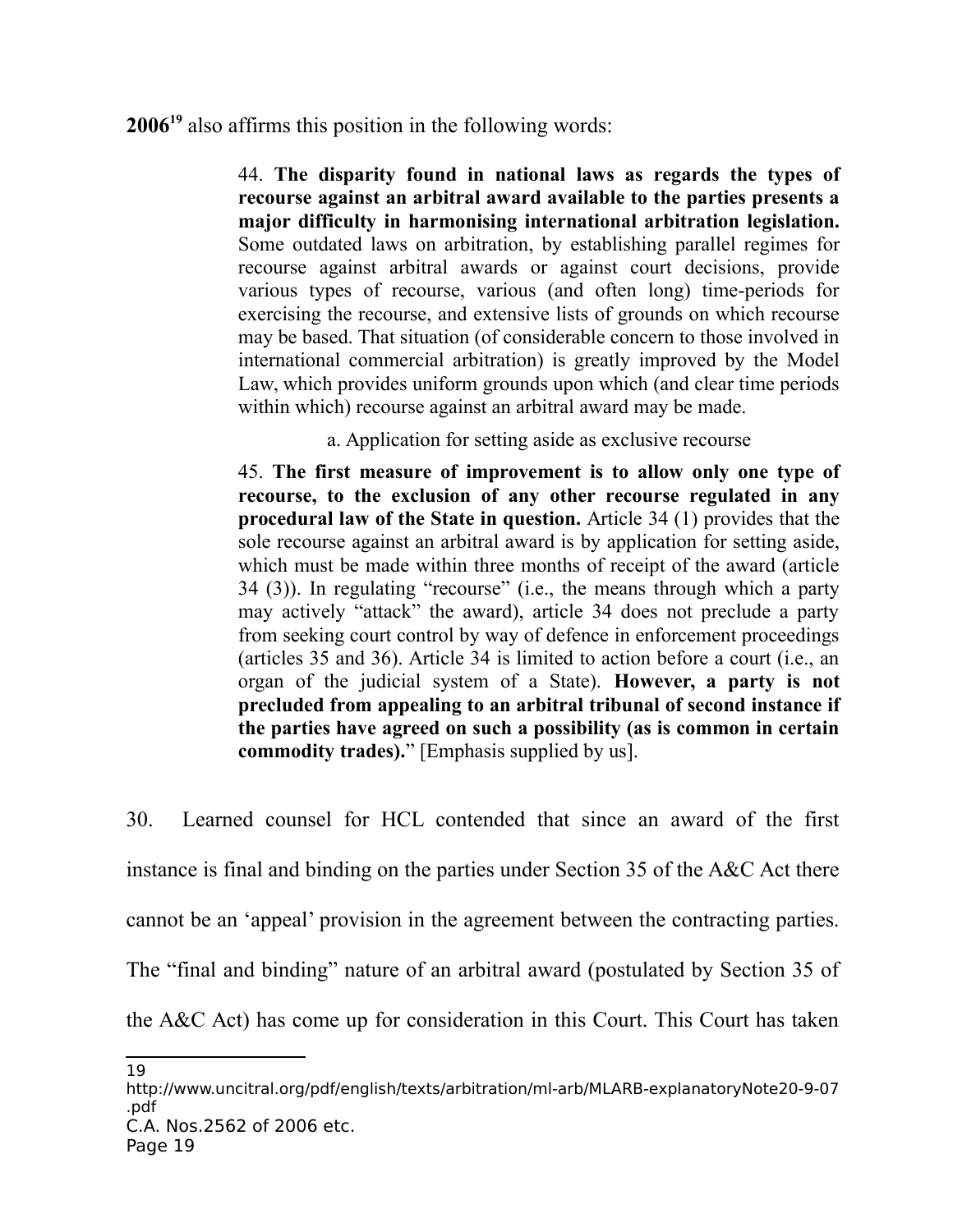the view that an award is not a waste paper only because it has not been enforced.

The existence of an award has some legal consequences as well. In *Satish Kumar and Ors v. Surinder Kumar<sup>20</sup>* paragraph 7 of the Schedule I of the Arbitration Act, 1940<sup>21</sup> was considered. This is almost in *pari materia* with Section 35 of the A&C Act. The question before this Court was: Whether an award given under the Arbitration Act, 1940 on a private reference requires registration under Section 17(1)(b) of the Indian Registration Act, if the award effects partition of immovable property exceeding the value of Rs.100/-?

31. In that case, this Court relied upon the following passage from *Uttam Singh Dugal & Co. v. The Union of India*<sup>22</sup> which held that once an award is made on a subject-matter, no action can be started on the original claim which had been the subject matter of reference. This Court was not concerned with any agreement between parties to subject the correctness of the award to further scrutiny through an 'appeal' procedure. It was held:

> "The true legal position in regard to the effect of an award is not in dispute. It is well settled that **as a general rule**, all claims which are the subject-matter of a reference to arbitration merge in the award which is pronounced in the proceedings before the arbitrator and that after an award has been pronounced, the rights and liabilities of the parties in respect of the said claims can be determined only on the basis of the said award. **After an award is pronounced, no action can be started on the original claim which had been the subject-matter of the reference.** As has been observed by Mookerjee, J. in the case of *Bhajahari Saha*

 $22$  Civil Appeal No 162 of 1962 decided on  $11<sup>th</sup>$  October, 1962 [Unreported decision] C.A. Nos.2562 of 2006 etc.

<sup>20 [1969] 2</sup> SCR 244

<sup>21</sup> Paragraph 7, Schedule I: "The award shall be final and binding on the parties and persons claiming under them respectively"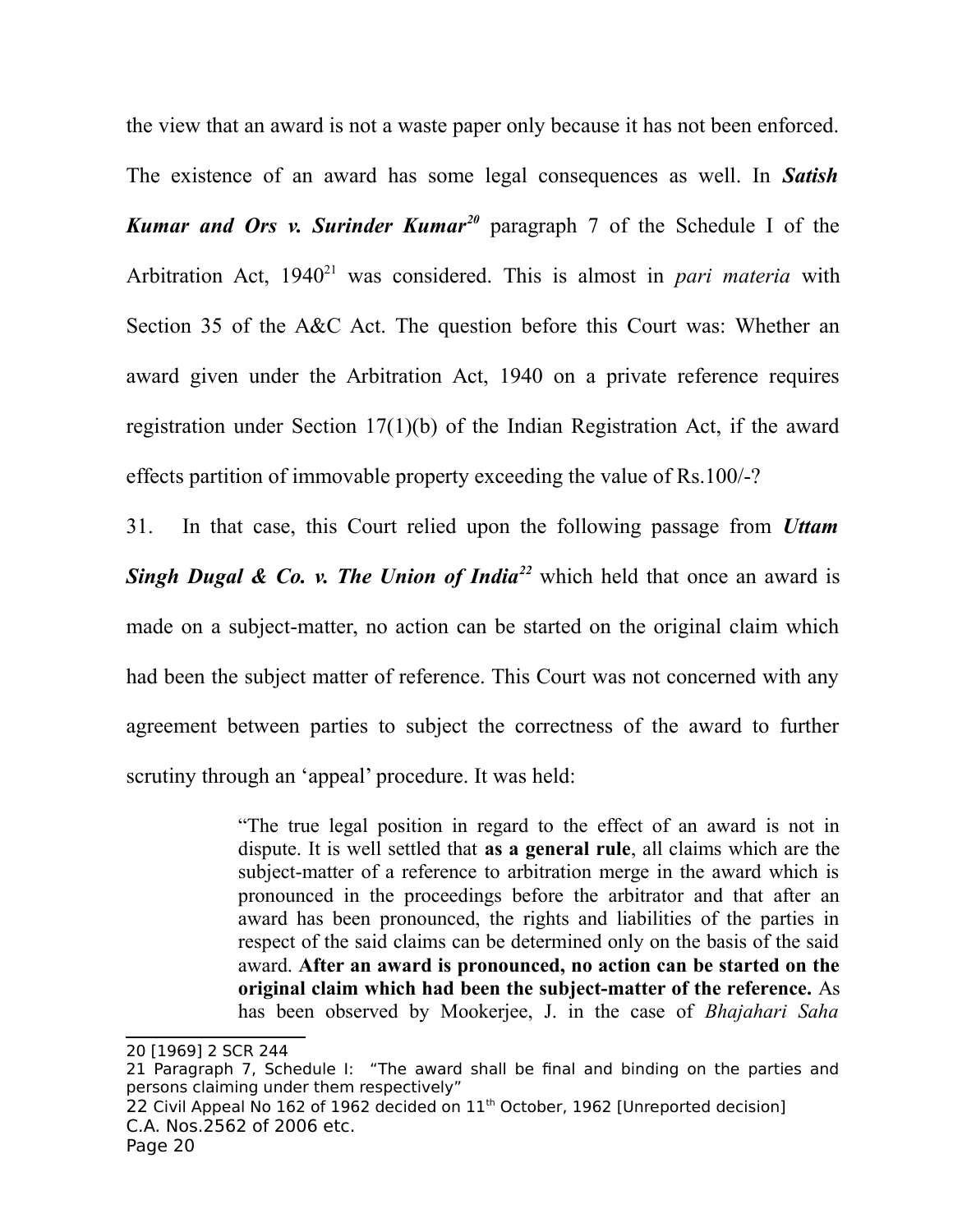*Banikya v. Behary Lal Basak<sup>23</sup>* "the award is, in fact, a final adjudication of a Court of the parties' own choice, and until impeached upon sufficient grounds in an appropriate proceeding, an award, which is on the fact of it regular, is conclusive upon the merits of the controversy submitted, unless possibly the parties have intended that the award shall not be final and conclusive ... **in reality, an award possesses all the elements of vitality, even though it has not been formally enforced, and it may be relied upon in a litigation between the parties relating to the same subject-matter**." This conclusion, according to the learned Judge, is based upon the elementary principle that, as between the parties and their privies, an award is entitled to that respect which is due to the judgment of a court of last resort. Therefore, if the award which has been pronounced between the parties has, in fact, or can, in law, be deemed to have dealt with the present dispute, the second reference would be incompetent. This position also has not been and cannot be seriously disputed." [Emphasis supplied by us].

32. This Court held that the above decision stated the correct position in law

and was binding. This Court further adverted to paragraph 7 of Schedule I to the

Arbitration Act, 1940 to state:

"….We may mention that no comment was made in these cases on the provisions of para 7 of Schedule 1 to the Act. This para provides:

"7. The award shall be final and binding on the parties and persons claiming under them respectively."

If the award is final and binding on the parties it can hardly be said that it is a waste paper unless it is made a rule of the Court."

33. In a separate opinion Justice Hedge held as follows:

"……Arbitration proceedings, broadly speaking may be divided into two stages. The first stage commences with arbitration agreement and ends with the making of the award. And the second stage relates to the enforcement of the award. Paragraph 7 of the First Schedule to the Arbitration Act lays down that "the award shall be final and binding on the parties and persons claiming under them respectively". **Therefore it is not possible to agree with the Full Bench decisions of the Patna High**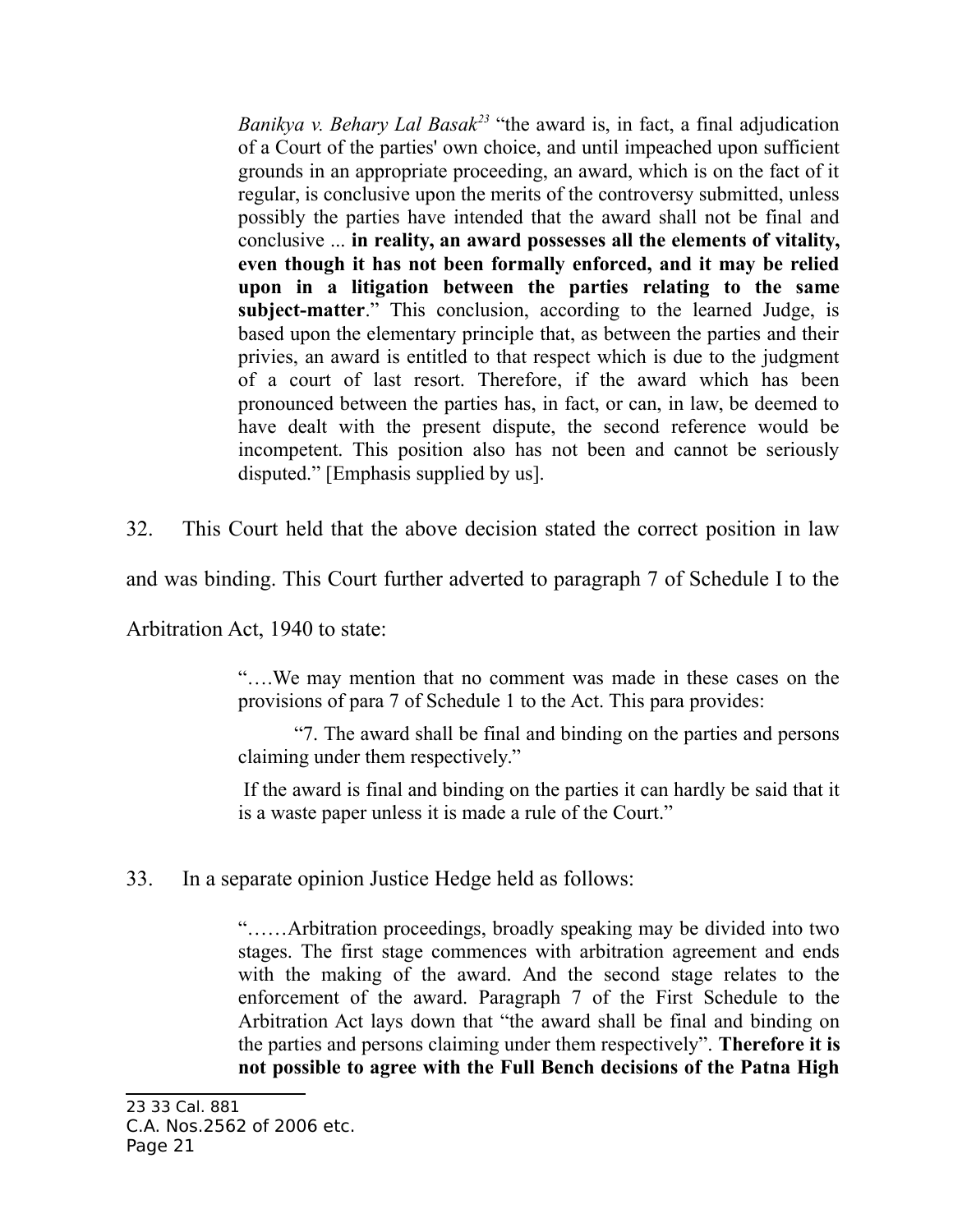**Court and that of the Punjab and Haryana High Court that an award which is not made a decree of the Court has no existence in law**. The learned Judges who decided those cases appear to have proceeded on the basis that an award which cannot be enforced is not a valid award and the same does not create any rights in the property which is the subject matter of the award. This in my opinion is not a correct approach. **The award does create rights in that property but those rights cannot be enforced until the award is made a decree of the Court.** It is one thing to say that a right is not created, it is an entirely different thing to say that the right created cannot be enforced without further steps." [Emphasis supplied by us].

34. It is therefore quite clear that the "final and binding" clause in Section 35 of the A&C Act does not mean final for all intents and purposes. The finality is subject to any recourse that an aggrieved party might have under a statute or an agreement providing for arbitration in the second instance. The award is binding in a limited context.

35. Unless this interpretation is accepted, a second instance arbitration would be *per se* invalid in India. This would be going against the grain of a long line of decisions rendered by various courts in the country which have accepted the validity of a two-tier arbitration procedure under institutional rules and have not taken the view that a two-tier arbitration procedure is *per se* invalid. Reference in this regard may be made to a somewhat recent decision rendered in *Shri Lal Mahal Ltd. v. Progetto Grano Spa<sup>24</sup>* wherein an award by the Board of Appeal of the Grain and Feed Trade Association, London was considered and upheld.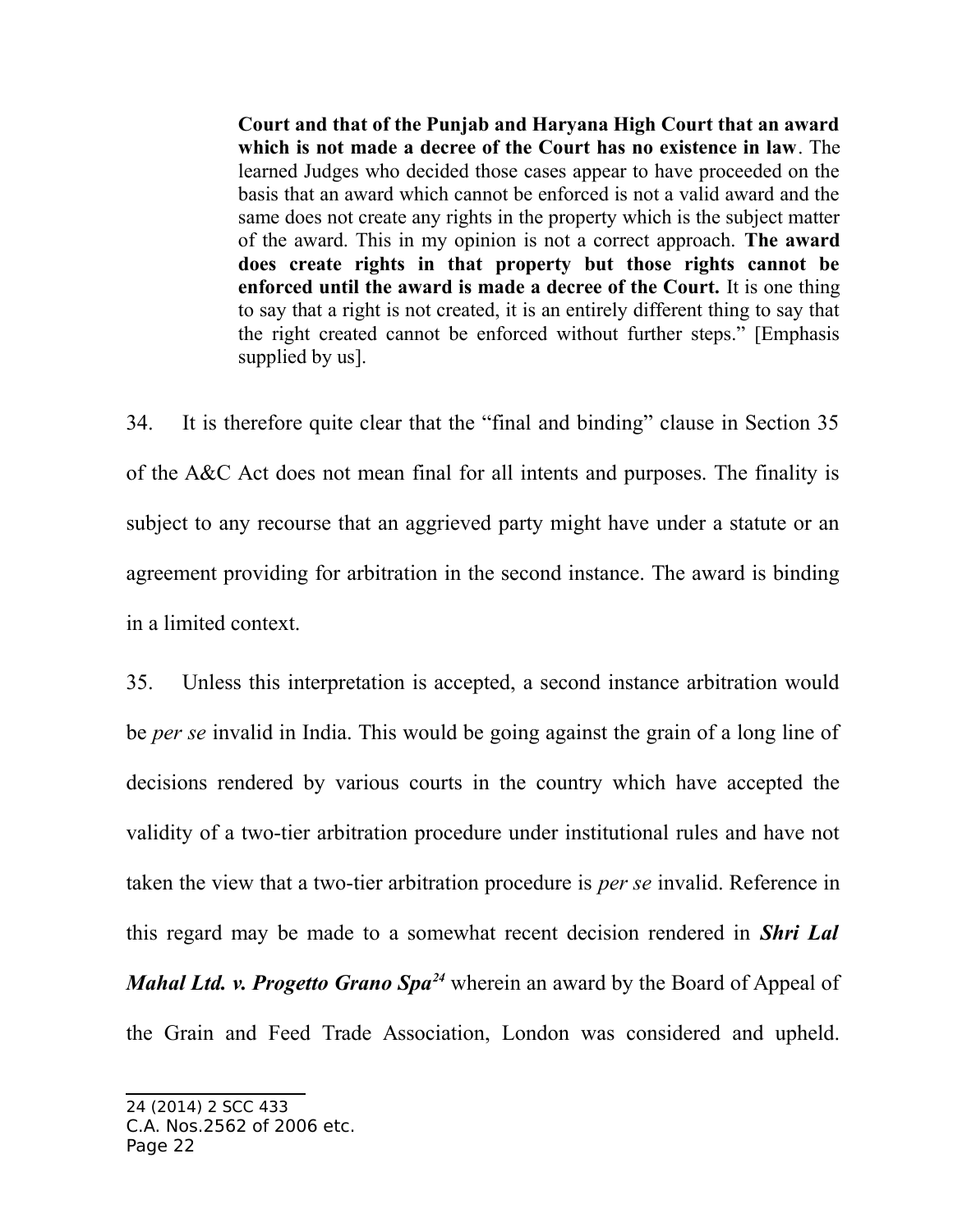Similarly in *Subhash Aggarwal Agencies v. Bhilwara Synthetics Ltd.<sup>25</sup>* the decision of an appellate Tribunal constituted under the Delhi Hindustan Mercantile Association Rules and Regulations was under consideration. Several other instances could be cited but that is not necessary. There are several decisions of several High Courts to the same effect and we see no error in the implicit acceptance of the general principle of two-tier arbitrations.

#### **Party autonomy**

36. Party autonomy is virtually the backbone of arbitrations. This Court has expressed this view in quite a few decisions. In two significant passages in *Bharat Aluminium Company v. Kaiser Aluminium Technical Services Inc.<sup>26</sup>* this Court dealt with party autonomy from the point of view of the contracting parties and its importance in commercial contracts. In paragraph 5 of the Report, it was observed:

> **"Party autonomy being the brooding and guiding spirit in arbitration**, the parties are free to agree on application of three different laws governing their entire contract  $-$  (1) proper law of contract, (2) proper law of arbitration agreement, and (3) proper law of the conduct of arbitration, which is popularly and in legal parlance known as "curial law". The interplay and application of these different laws to an arbitration has been succinctly explained by this Court in *Sumitomo Heavy Industries Ltd.* v. *ONGC Ltd.,<sup>27</sup>* which is one of the earliest decisions in that direction and which has been consistently followed in all

- 26 (2016) 4 SCC126, Hon'ble Judges/Coram: Anil R. Dave, Kurian Joseph and Amitava Roy, JJ. 27 (1998) 1 SCC 305
- C.A. Nos.2562 of 2006 etc.

<sup>25 (1995) 1</sup> SCC 371 decided under the Indian Arbitration Act, 1940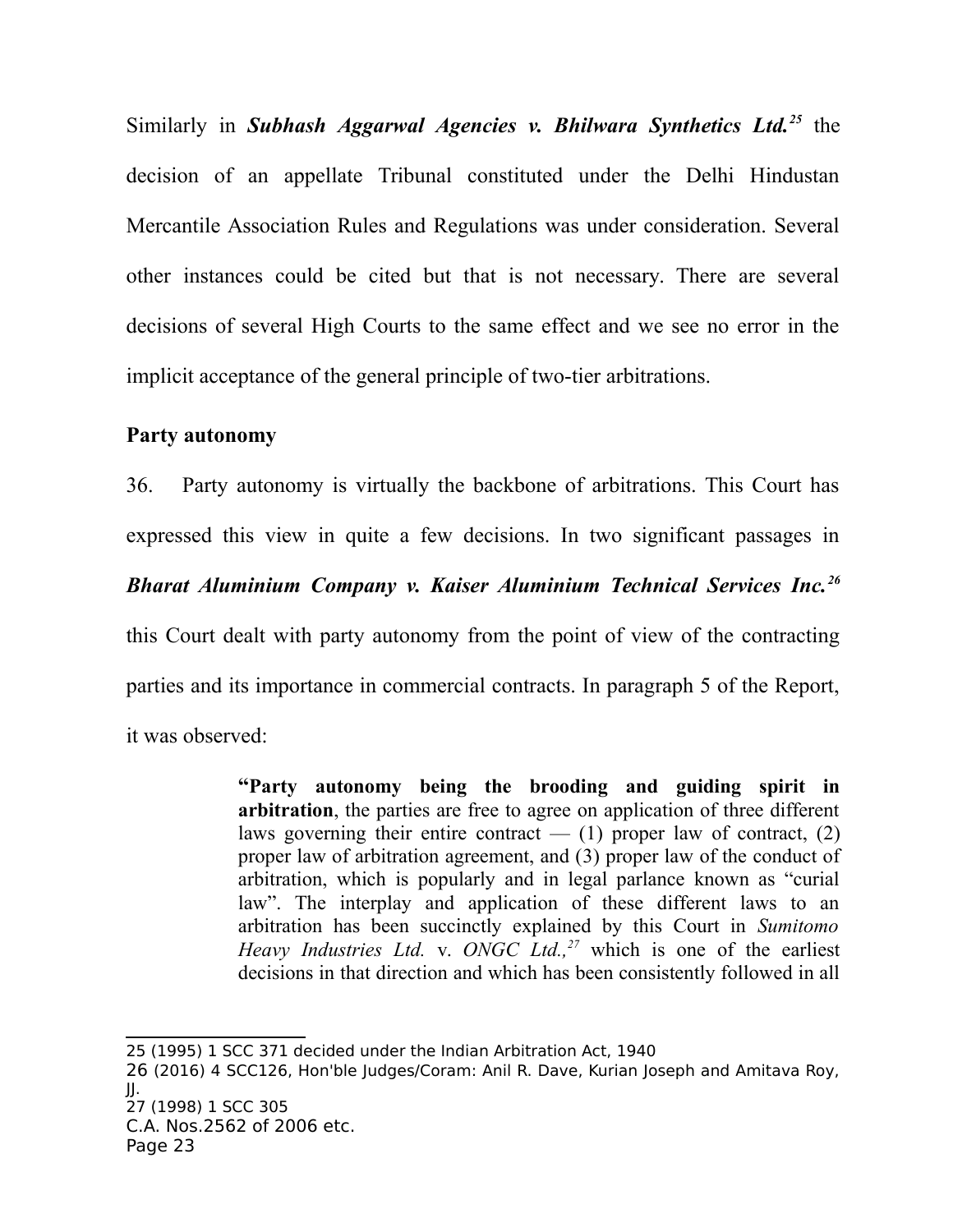the subsequent decisions including the recent *Reliance Industries Ltd.* v. *Union of India<sup>28</sup>*." [Emphasis supplied by us].

Later in paragraph 10 of the Report, it was held:

"In the matter of interpretation, the court has to make different approaches depending upon the instrument falling for interpretation. Legislative drafting is made by experts and is subjected to scrutiny at different stages before it takes final shape of an Act, Rule or Regulation. There is another category of drafting by lawmen or document writers who are professionally qualified and experienced in the field like drafting deeds, treaties, settlements in court, etc. And then there is the third category of documents made by laymen who have no knowledge of law or expertise in the field. The legal quality or perfection of the document is comparatively low in the third category, high in second and higher in first. No doubt, in the process of interpretation in the first category, the courts do make an attempt to gather the purpose of the legislation, its context and text. In the second category also, the text as well as the purpose is certainly important, and in the third category of documents like wills, it is simply intention alone of the executor that is relevant. **In the case before us, being a contract executed between the two parties, the court cannot adopt an approach for interpreting a statute. The terms of the contract will have to be understood in the way the parties wanted and intended them to be. In that context, particularly in agreements of arbitration, where party autonomy is the grund norm,** how the parties worked out the agreement, is one of the indicators to decipher the intention, apart from the plain or grammatical meaning of the expressions and the use of the expressions at the proper places in the agreement." [Emphasis supplied by us].

## 37. In *Union of India v. Uttar Pradesh State Bridge Corporation Ltd.<sup>29</sup>* this

Court accepted the view<sup>30</sup> that the A&C Act has four foundational pillars and then

observed in paragraph 16 of the Report that:

"First and paramount principle of the first pillar is "fair, speedy and inexpensive trial by an Arbitral Tribunal". Unnecessary delay or expense

30 O.P. Malhotra on the Law and Practice of Arbitration and Conciliation" (3<sup>rd</sup> Edn. revised by Ms. Indu Malhotra, Senior Advocate) C.A. Nos.2562 of 2006 etc.

<sup>28 (2014) 7</sup> SCC 603

<sup>29</sup> (2015) 2 SCC 52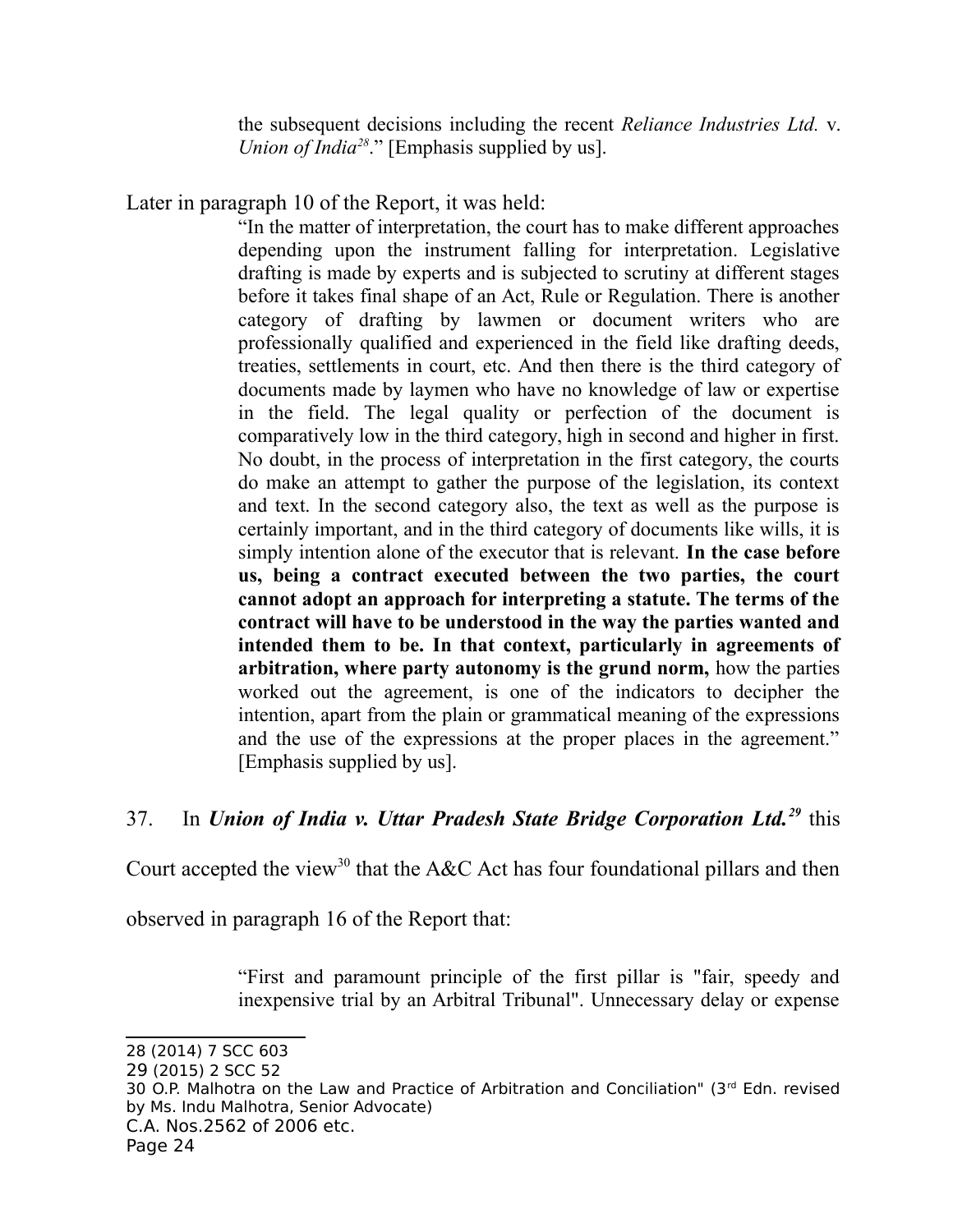would frustrate the very purpose of arbitration. Interestingly, **the second principle which is recognised in the Act is the party autonomy in the choice of procedure.** This means that if a particular procedure is prescribed in the arbitration agreement which the parties have agreed to, that has to be generally resorted to." [Emphasis supplied by us].

# 38. This is also the view taken in **Law and Practice of International**

**Commercial Arbitration<sup>31</sup>** wherein it is said:

"Party autonomy is the guiding principle in determining the procedure to be followed in an international arbitration. It is a principle that is endorsed not only in national laws, but also by international arbitral institutions worldwide, as well as by international instruments such as the New York Convention and the Model Law."

39. However, the authors in **Comparative International Commercial**

**Arbitration<sup>32</sup>** go a step further in that, apart from procedure, they say that party

autonomy permits parties to have their choice of substantive law as well. It is

said:

"**All modern arbitration laws recognise party autonomy, that is, parties are free to determine the substantive law or rules applicable to the merits of the dispute to be resolved by arbitration.** Party autonomy provides contracting parties with a mechanism of avoiding the application of an unfavourable or inappropriate law to an international dispute. This choice is and should be binding on the arbitration tribunal. This is also confirmed in most arbitration rules." [Emphasis supplied by us].

<sup>31</sup> **Chapter 6. Conduct of the Proceedings** in Nigel Blackaby, Constantine Partasides, et al., Redfern and Hunter on International Arbitration (Sixth Edition), (© Kluwer Law International; Oxford University Press 2015) pp. 353 - 414, paragraph 6.07

<sup>32</sup> **Chapter 17 Determination of Applicable Law** in Julian D. M. Lew, Loukas A. Mistelis, et al., Comparative International Commercial Arbitration, (© Kluwer Law International; Kluwer Law International 2003) pp. 411 – 437, paragraph 17-8 C.A. Nos.2562 of 2006 etc.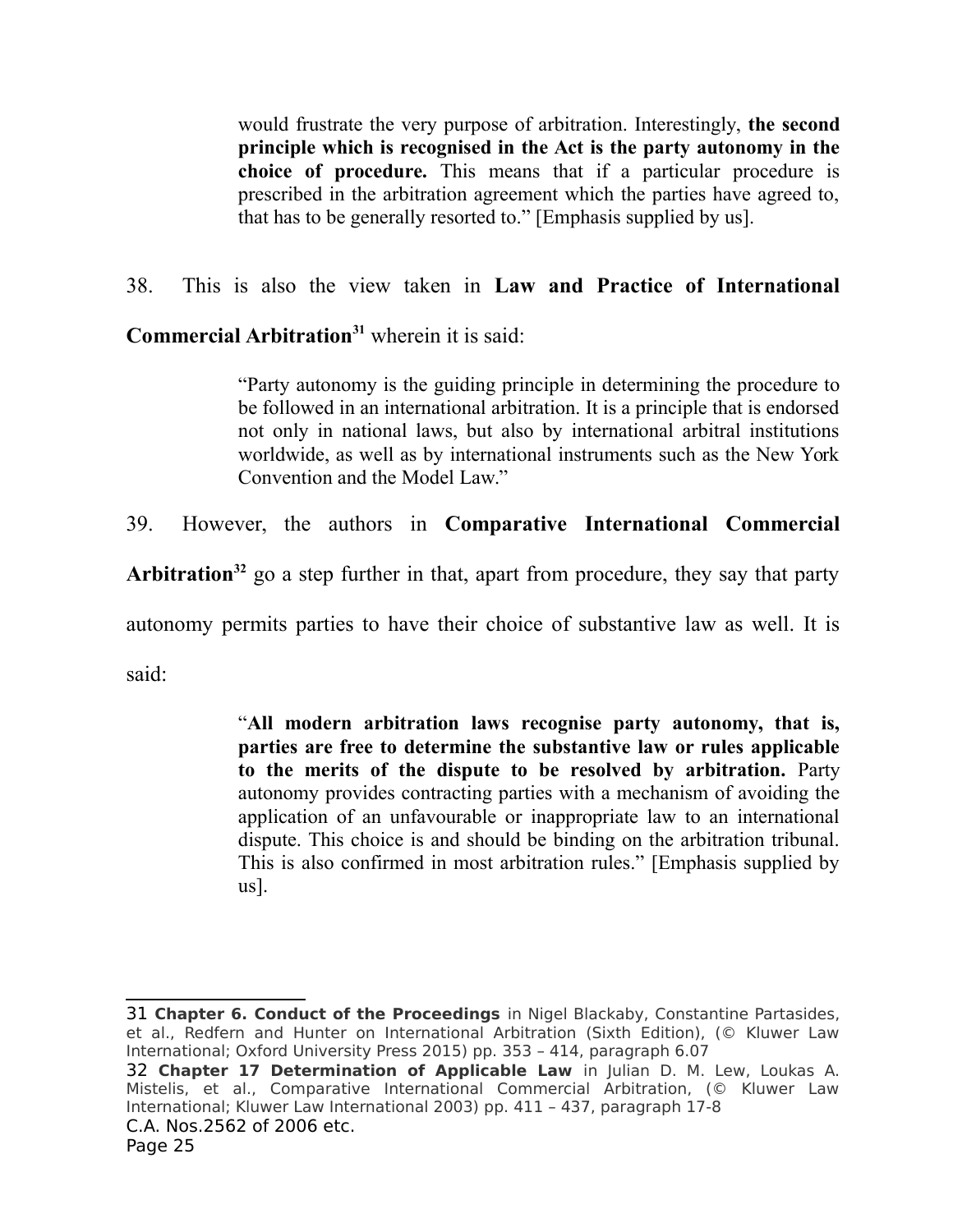40. Be that as it may, the legal position as we understand it is that the parties to an arbitration agreement have the autonomy to decide not only on the procedural law to be followed but also the substantive law. The choice of jurisdiction is left to the contracting parties. In the present case, the parties have agreed on a two tier arbitration system through Clause 14 of the agreement and Clause 16 of the agreement provides for the construction of the contract as a contract made in accordance with the laws of India. We see nothing wrong in either of the two clauses mutually agreed upon by the parties.

#### **Public policy and two-tier arbitrations**

41. The question that now arises is the interplay between public policy and party autonomy and therefore whether embracing the two-tier arbitration system is contrary to public policy.

42. Years ago, it was said per Burroughs, J in *Amicable Society v. Bolland (Fauntleroy's Case)*: "Public policy is a restive horse and when you get astride of it, there is no knowing where it will carry you."<sup>33</sup> Perhaps to assist in getting over this uncertainty, **Mustill and Boyd<sup>34</sup>** identify four classes of provision regarded by the courts as contrary to public policy. They are: (i) Terms which affect the substantive content of the award; (ii) Terms which purport to exclude or restrict

<sup>33 (1830) 4</sup> Bligh. (N.S.) 194; 2 Dow. & Cl. 1

<sup>34</sup> The Law and Practice of Commercial Arbitration in England, London, Butterworths 1982 pp. 245-246 C.A. Nos.2562 of 2006 etc. Page 26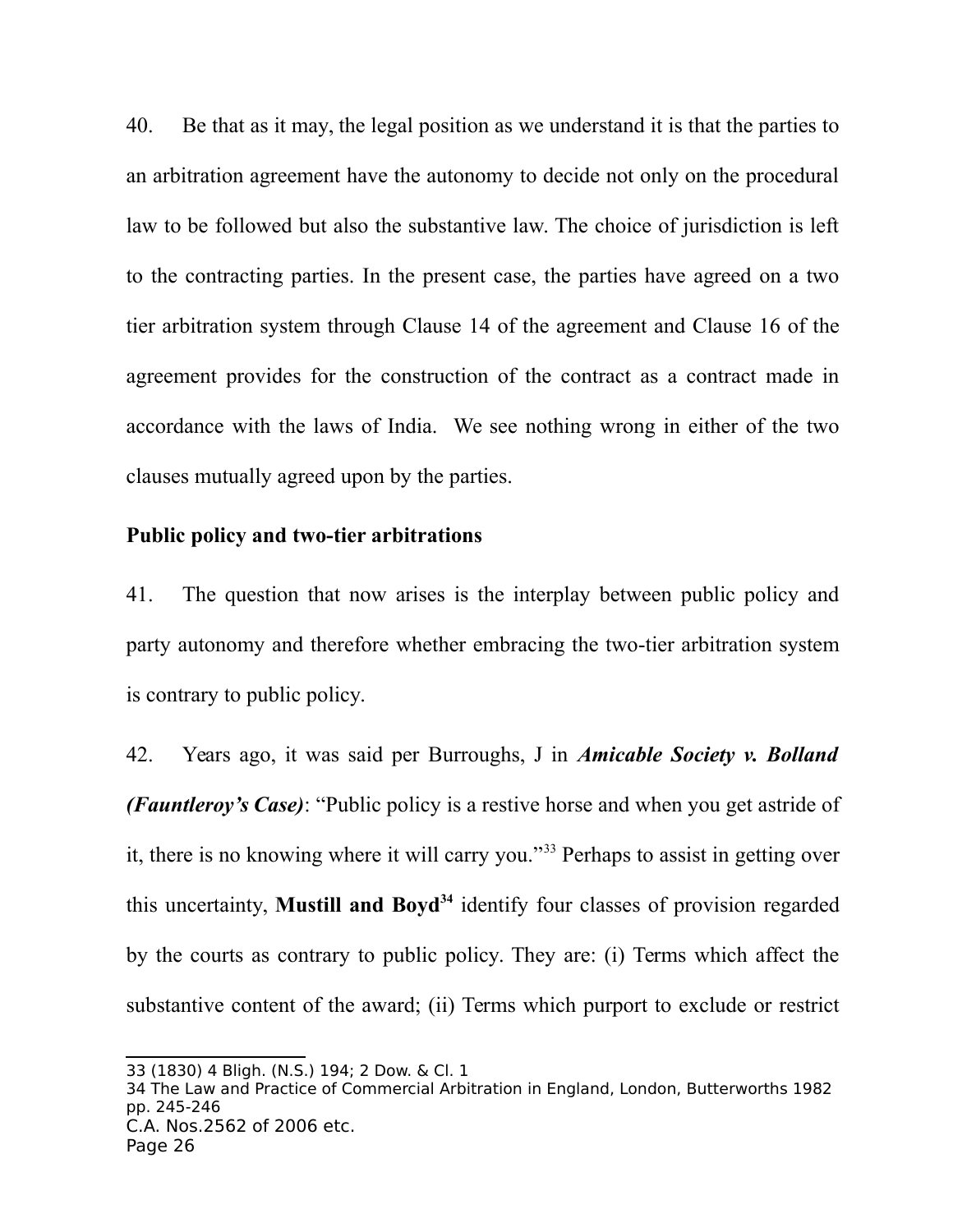the supervisory jurisdiction of the Court; (iii) Terms which require the arbitrator to conduct the reference in an unacceptable manner; and (iv) Terms which purport to empower the arbitrator to carry put procedures or exercise powers which lie exclusively within the jurisdiction of the courts. Clause 14 of the agreement between the parties does not fall under any of these situations.

43. In our country, the case law on the subject has recently been exhaustively discussed and stated in *Associate Builders v. Delhi Development Authority<sup>35</sup>* and it is not necessary to revisit this. Briefly, it has been held that an award could be set aside if it is contrary to:

- (a) fundamental policy of Indian law; or
- (b) the interest of India; or
- (c) justice or morality, or
- (d) if it is patently illegal.

44. For the present we are concerned only with the fundamental or public policy of India. Even assuming the broad delineation of the fundamental policy of India as stated in *Associate Builders* we do not find anything fundamentally objectionable in the parties preferring and accepting the two-tier arbitration system. The parties to the contract have not by-passed any mandatory provision of the A&C Act and were aware, or at least ought to have been aware that they could have agreed upon the finality of an award given by the arbitration panel of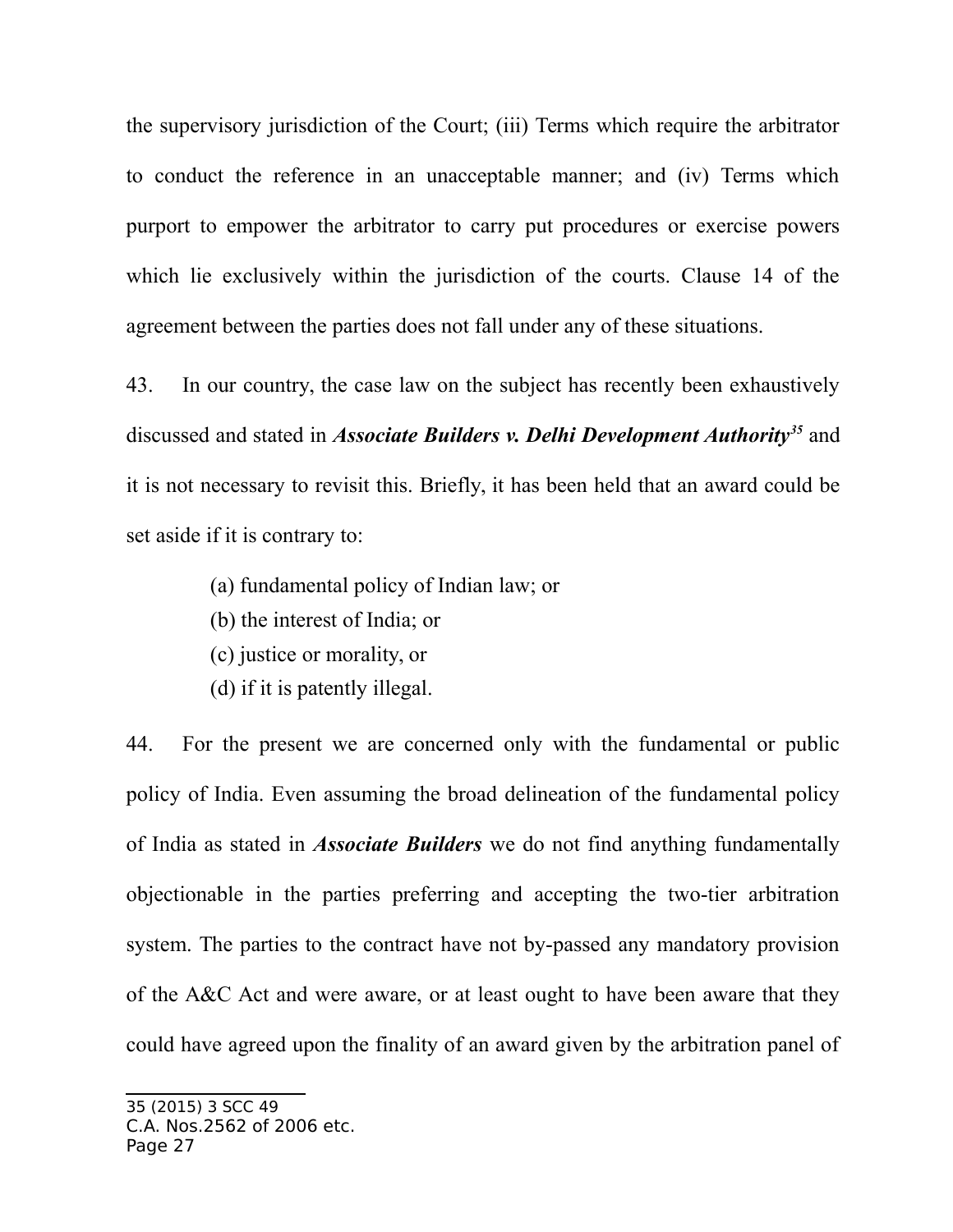the Indian Council of Arbitration in accordance with the Rules of Arbitration of the Indian Council of Arbitration. Yet they voluntarily and deliberately chose to agree upon a second or appellate arbitration in London, UK in accordance with the Rules of Conciliation and Arbitration of the International Chamber of Commerce. There is nothing in the A&C Act that prohibits the contracting parties from agreeing upon a second instance or appellate arbitration – either explicitly or implicitly. No such prohibition or mandate can be read into the A&C Act except by an unreasonable and awkward misconstruction and by straining its language to a vanishing point. We are not concerned with the reason why the parties (including HCL) agreed to a second instance arbitration – the fact is that they did and are bound by the agreement entered into by them. HCL cannot wriggle out of a solemn commitment made by it voluntarily, deliberately and with eyes wide open.

45. We decline to read the A&C Act in the manner suggested by learned counsel for HCL and hold that the arbitration clause in the agreement between the parties does not violate the fundamental or public policy of India by the parties agreeing to a second instance arbitration. It follows from our discussion that the award which is required to be challenged by HCL is the award rendered on  $29<sup>th</sup>$ September, 2001 by the arbitrator in London.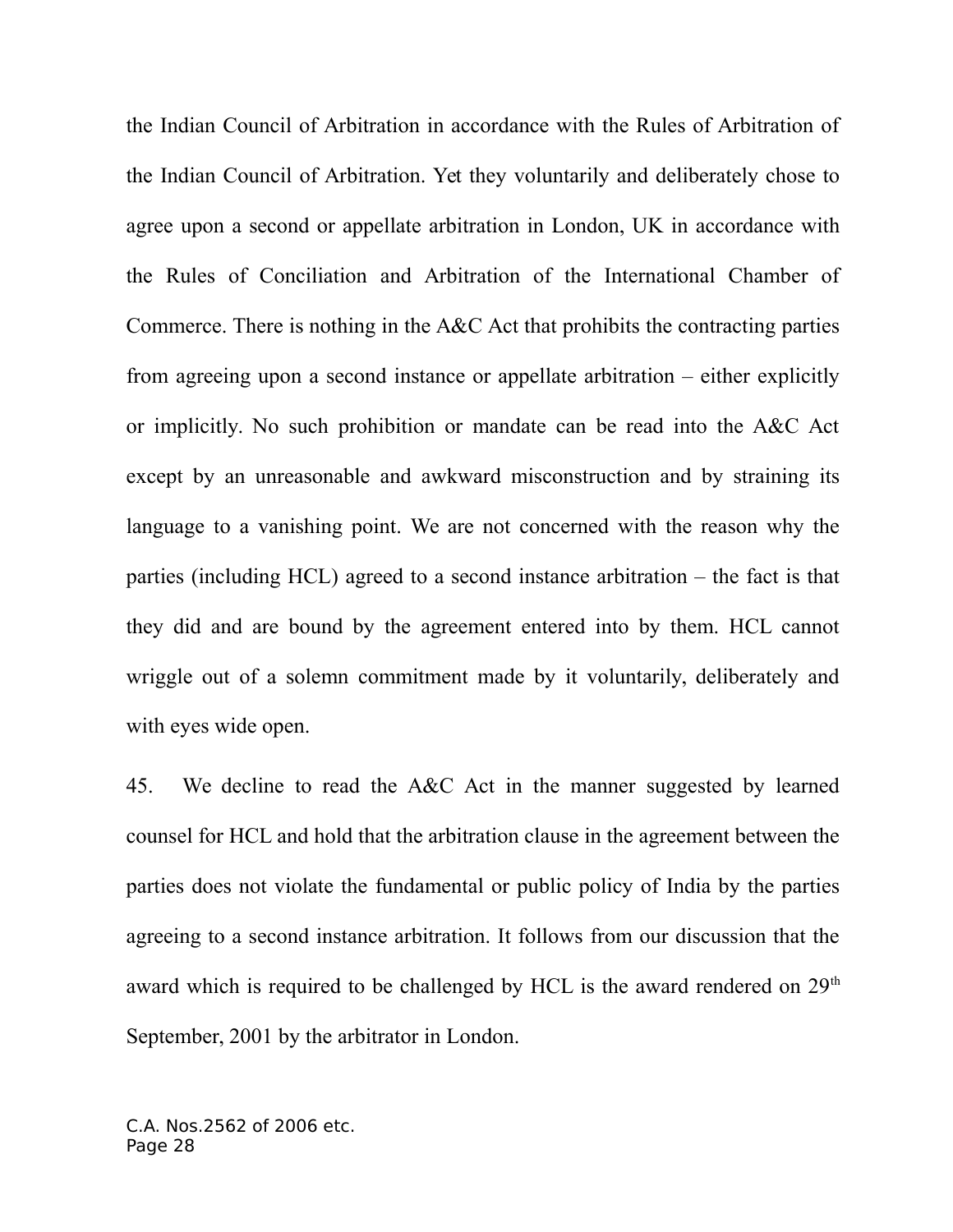## **Conclusion**

46. In view of the above, the first question before us is answered in the affirmative. The appeals should be listed again for consideration of the second question which relates to the enforcement of the appellate award.

> **……………………………..J ( Madan B. Lokur )**

 **………………………………J ( R.K. Agrawal )**

 **………………………………J ( D.Y. Chandrachud)**

**New Delhi; December 15, 2016**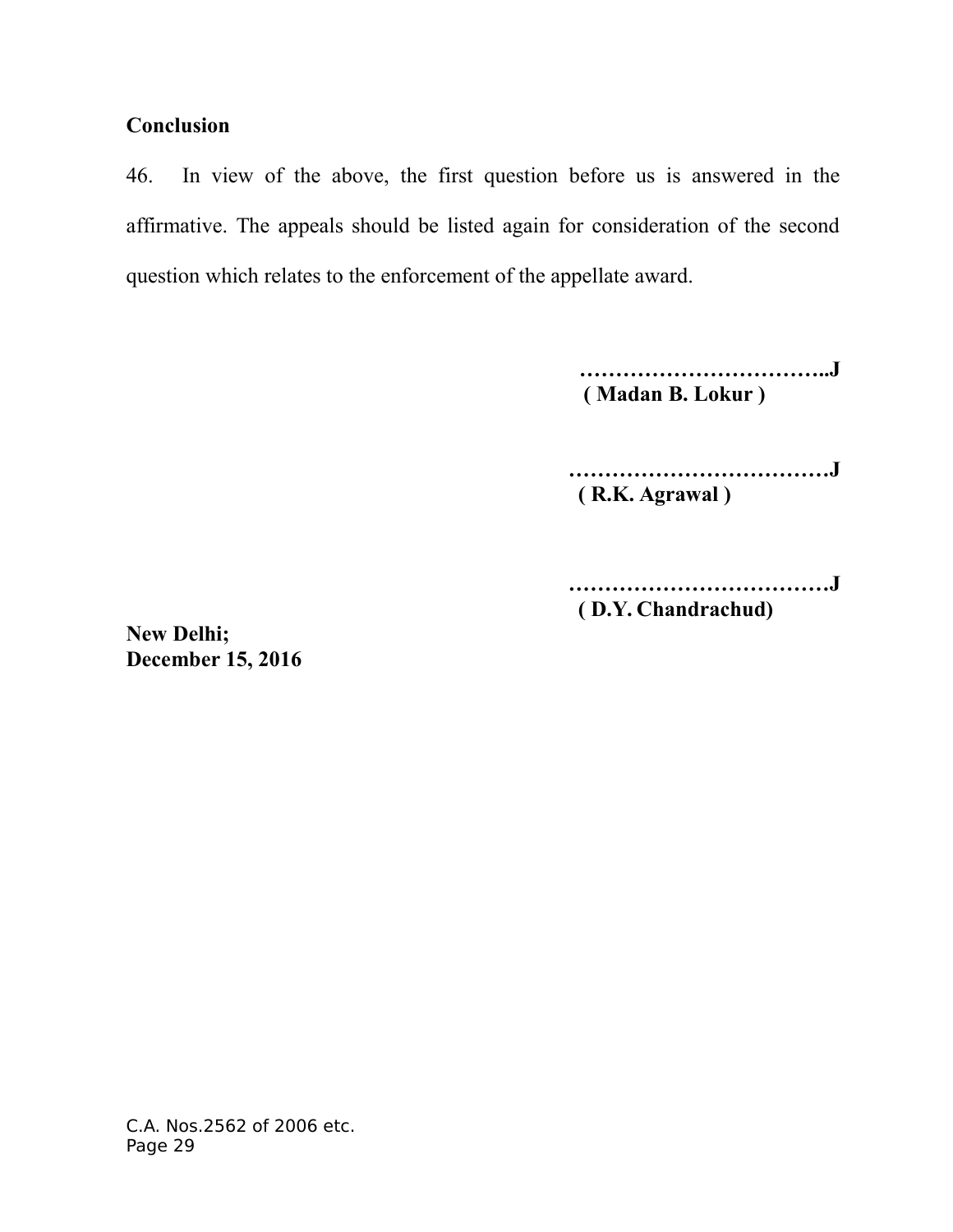**ITEM NO.1A COURT NO.6** SECTION XVI  **S U P R E M E C O U R T O F I N D I A RECORD OF PROCEEDINGS Civil Appeal No(s). 2562/2006 M/S. CENTROTRADE MINERALS & METAL INC. Appellant(s) VERSUS HINDUSTAN COPPER LTD. Respondent(s) WITH C.A. No. 2564/2006 Date : 15/12/2016 These appeals were called on for pronouncement of judgment today. For Appellant(s) Ms. Ruby Singh Ahuja, Adv. Mr. Vishal Gehrana, Adv. M/s. Karanjawala & Co. Mr. S. S. Jauhar,Adv. For Respondent(s) Ms. Nandini Sen, Adv. Mr. Nupur Saxena, Adv. Mr. Deba Prasad Mukherjee,Adv.**

**Hon'ble Mr. Justice Madan B. Lokur pronounced the reportable judgment of the Bench comprising His Lordship, Hon'ble Mr. Justice R.K. Agrawal and Hon'ble Dr. Justice D.Y. Chandrachud with the following observation:**

**"the first question before us is answered in the affirmative. The appeals should be listed again for** C.A. Nos.2562 of 2006 etc. Page 30